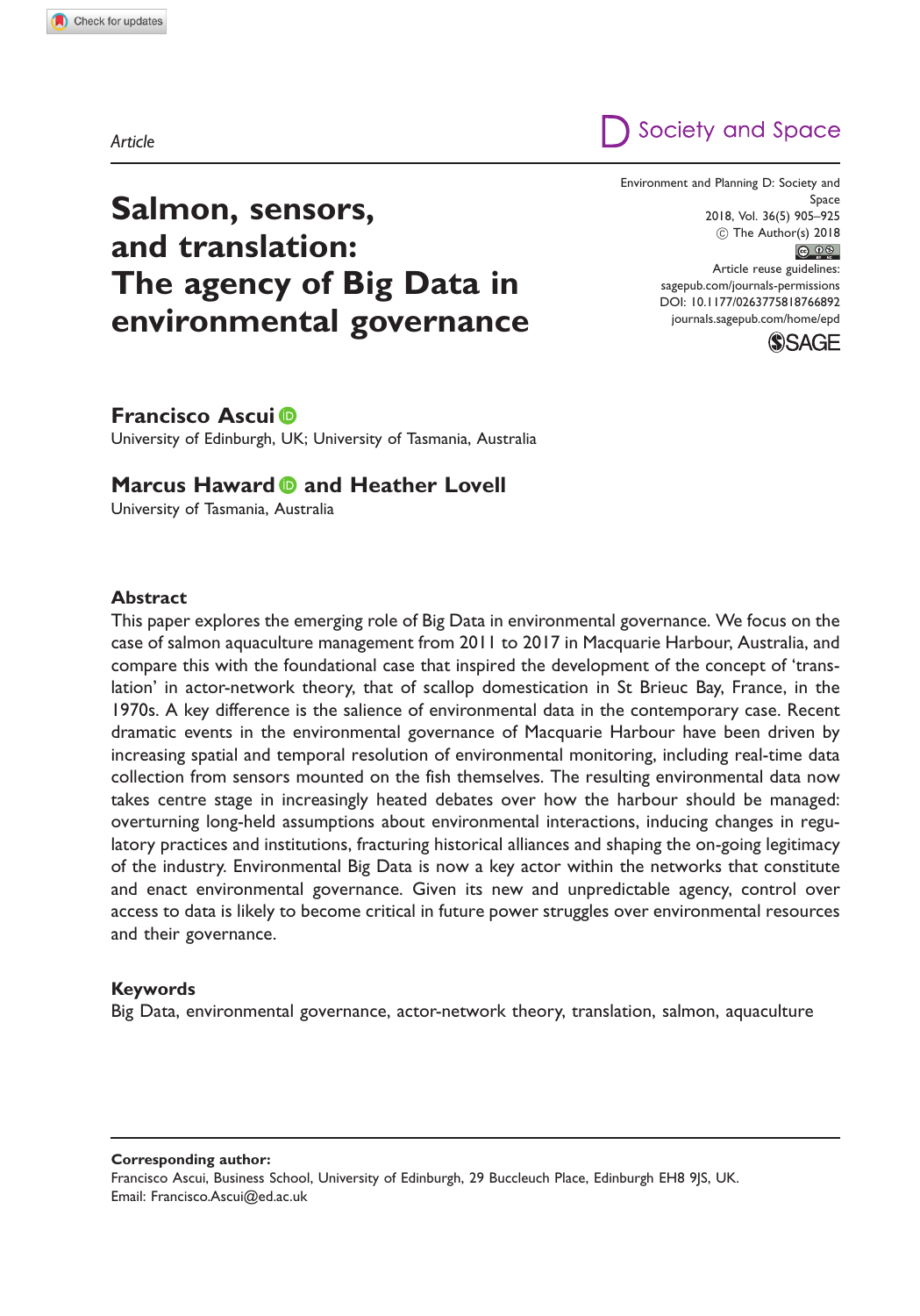## Introduction

In early 2017, a decade of steady expansion of salmon farming in Macquarie Harbour, on the remote west coast of Tasmania, Australia, shifted suddenly into reverse, with the regulator imposing a 35% cut on previously permitted stocks, with near-immediate effect (EPA Tasmania, 2017). Remarkably, this was followed by one of the companies operating in the area, Huon Aquaculture, initiating legal action against the Tasmanian Government – not opposing the de-stocking order, but calling for levels to be further reduced, arguing that the reductions failed to adequately protect the harbour's unique environment.<sup>1</sup>

Behind these unexpected events is the story of an environmental controversy much like many others, involving the interplay of shifting, complex relations between a variety of both human and non-human actors, including fish farm operators, scientists, the regulator and environmental NGOs, as well as the salmon and various features of their watery domain. However, what makes it particularly interesting is the prominent role played in this case by something that barely existed a decade or even five years previously: an ever-growing mass of environmental digital data, resulting from an unprecedented increase in deployment of sensors across the harbour, that fundamentally altered scientific and regulatory interpretations of the environment, and opened a new front in the debate, around access to data.

The recent events in Macquarie Harbour reflect, in microcosm, a broader phenomenon: the rapid extension of networked sensors or the 'Internet of Things' (IoT) into the realm of the natural environment, producing environmental 'Big Data' – data that is massive in volume, rapidly updated, diverse and fine-grained in resolution (Kitchin, 2014; Manyika et al., 2011). Whilst neither environmental sensors nor 'big' environmental datasets are entirely new, their deployment has undoubtedly accelerated in the last five years or so (Gabrys, 2016). This ever-growing data has the potential to provide us with unprecedented coverage, depth and timeliness of environmental information, transforming the ways in which we seek to govern the environment (Gale et al., 2017). What this implies is that environmental Big Data is likely to interact with both the environment itself and human actors in unexpected ways, generating new matters of concern as well as new possible solutions, and shifting the focus of environmental controversies from environment– human interactions to matters such as data access and interpretation. Even more fundamentally, this raises an important question about the role and status of environmental Big Data as an actor in its own right, which has not yet been adequately theorised: this is the gap that we address in this paper.

To do so, we employ the concept of translation from Actor-Network Theory (ANT) (Latour, 2005; Law and Hassard, 1999; Murdoch, 1997) as our methodological framework. The case of salmon farming in Macquarie Harbour is one in which a sudden, unexpected reversal occurs, where relations between different actors, which had assumed the appearance of long-term stability, dramatically fall apart. The concept of translation was developed specifically to help understand such situations, wherein relatively stable networks of different actors are achieved and maintained, and conversely, why other attempted alignments fail. Furthermore, the key text in which the concept of translation was first developed was a case study of the interactions between scientists, scallops and fishermen in St Brieuc Bay, France, in the 1970s (Callon, 1986). The similarities between this case and our own enable us to highlight, by comparison, what has changed in a contemporary environmental governance setting: notably, the essential role played by environmental data.

Somewhat surprisingly, given that the collection, processing and interpretation of scientific data has long been a subject of interest to ANT scholars, the role actually played by data in the enactment of social relations has been relatively overlooked. The literature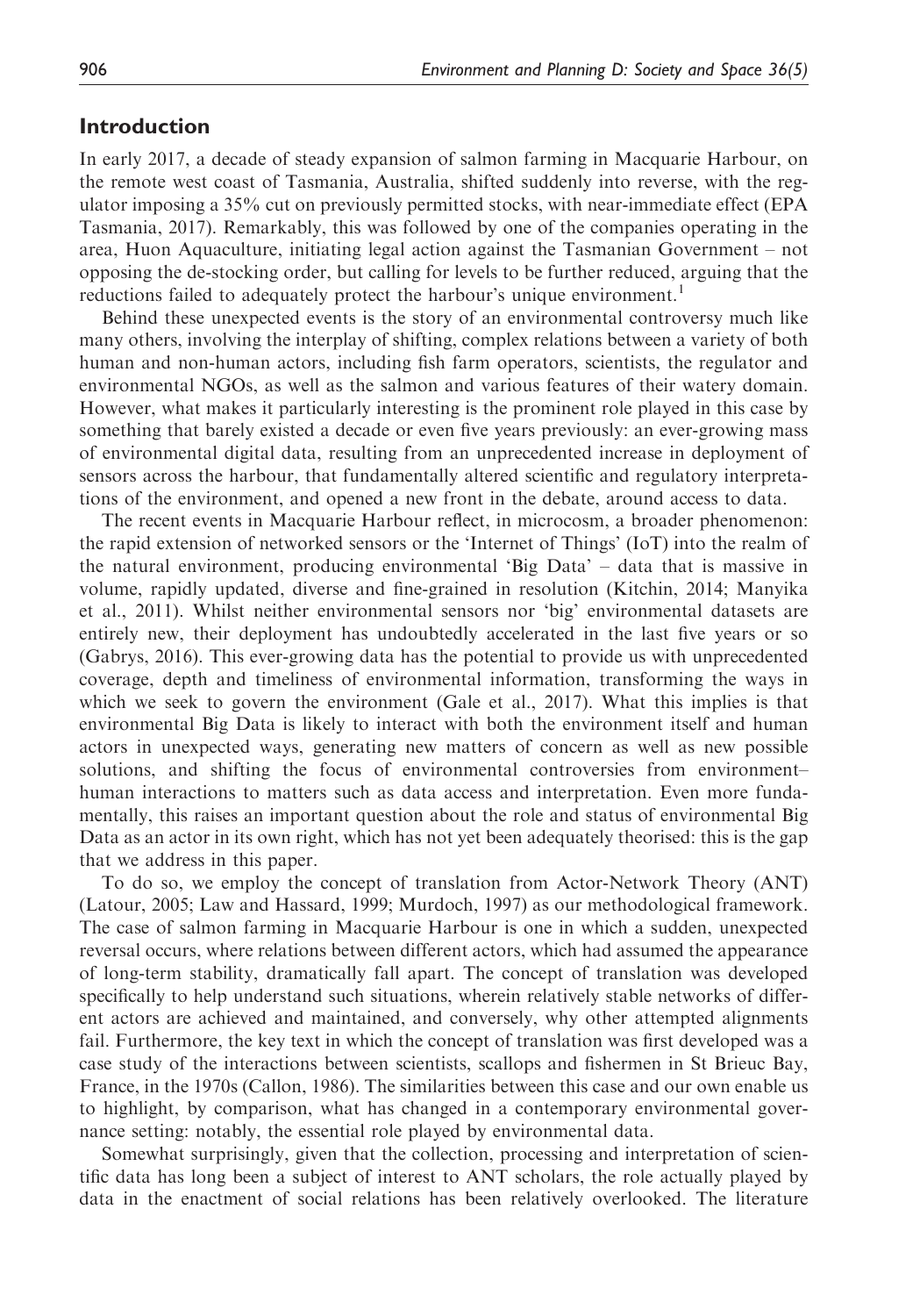typically concentrates on systems or technologies (devices) that produce data and transform it into representations or inscriptions, and thus 'tend[s] to overlook the role played by other elements populating and enacting data-driven governance, notably digital data' (Bellanova, 2017: 331; see also Hanseth et al., 2004; Orlikowski and Iacono, 2001). Kitchin (2014: 25–26) likewise observes, 'There has been remarkably little critical reflection and research on data in and of themselves and on the constitution and operation of the assemblages surrounding them ...' Data in ANT studies has historically been regarded as a mere intermediary (which Latour defines as something that 'transports meaning or force without transformation: defining its inputs is enough to define its outputs') rather than an independent actor or mediator (one of a class of things which 'transform, translate, distort, and modify the meaning or the elements they are supposed to carry' (Latour, 2005: 39)).

Whether environmental data is in fact a relatively unimportant, predictable intermediary or a crucial, unpredictable mediator in social relations is a question that must be answered empirically, because it depends on the work that data performs in specific situations. For example, in their foundational study of a 1970s biological research laboratory, Latour and Woolgar (1986) portray data as merely an intermediary between the experimented-upon rats and the inscriptions which are reproduced in scientific papers. In our case study, by contrast, we show that in a contemporary environmental governance setting, environmental Big Data has assumed a more complicated 'life of ... [its] own that is beyond our complete control' (Lupton, 2016: 3).

Our analysis focuses on a single key sector and governance mechanism: state-based (national and sub-national) regulation of salmon aquaculture.<sup>2</sup> Salmon aquaculture management provides an important case study for three reasons: it is the fastest-growing food production system in the world;<sup>3</sup> it has significant environmental impacts (Leith et al., 2014; Lien, 2005; Ross and Macleod, 2017); and it has recently witnessed new developments in sensor technology, including real-time monitoring, leading to the accumulation of large amounts of environmental data. The paper arose from research undertaken during a 20-month project exploring the social implications of environmental Big Data. We have drawn on case-specific documents (academic literature, government and industry reports, and print, TV and online media) and a set of nine interviews with representatives of the groups of actors featured in the case: fisheries scientists (3), fisheries managers (3), sustainability certifiers (2) and an environmental NGO (1). The study was also broadly informed by a further 17 interviews with a range of experts on environmental Big Data, and insights from around 30 invited experts at a two-day international workshop held in February 2016.

The paper is structured as follows. The next section briefly reviews the literature on the role of data in environmental governance. We then provide a brief overview of salmon aquaculture governance in Tasmania before moving on to describe the Macquarie Harbour case study, structured according to Callon's (1986) stages of 'translation' as an analytical framework, followed by our conclusions. A key finding is that environmental Big Data has *agency*: it increasingly influences the behaviour of other actors as an unpredictable mediator rather than passive intermediary, and thus should be considered as an important actor in its own right, within the network of relationships that together constitute and enact the governance of a particular environmental mechanism.

#### The role of data in environmental governance

State-based environmental governance has, since at least the 1970s, heavily relied on the collection of environmental data, of two main types: data about specific environmental parameters of interest to regulators, such as water and air quality indicators; and data on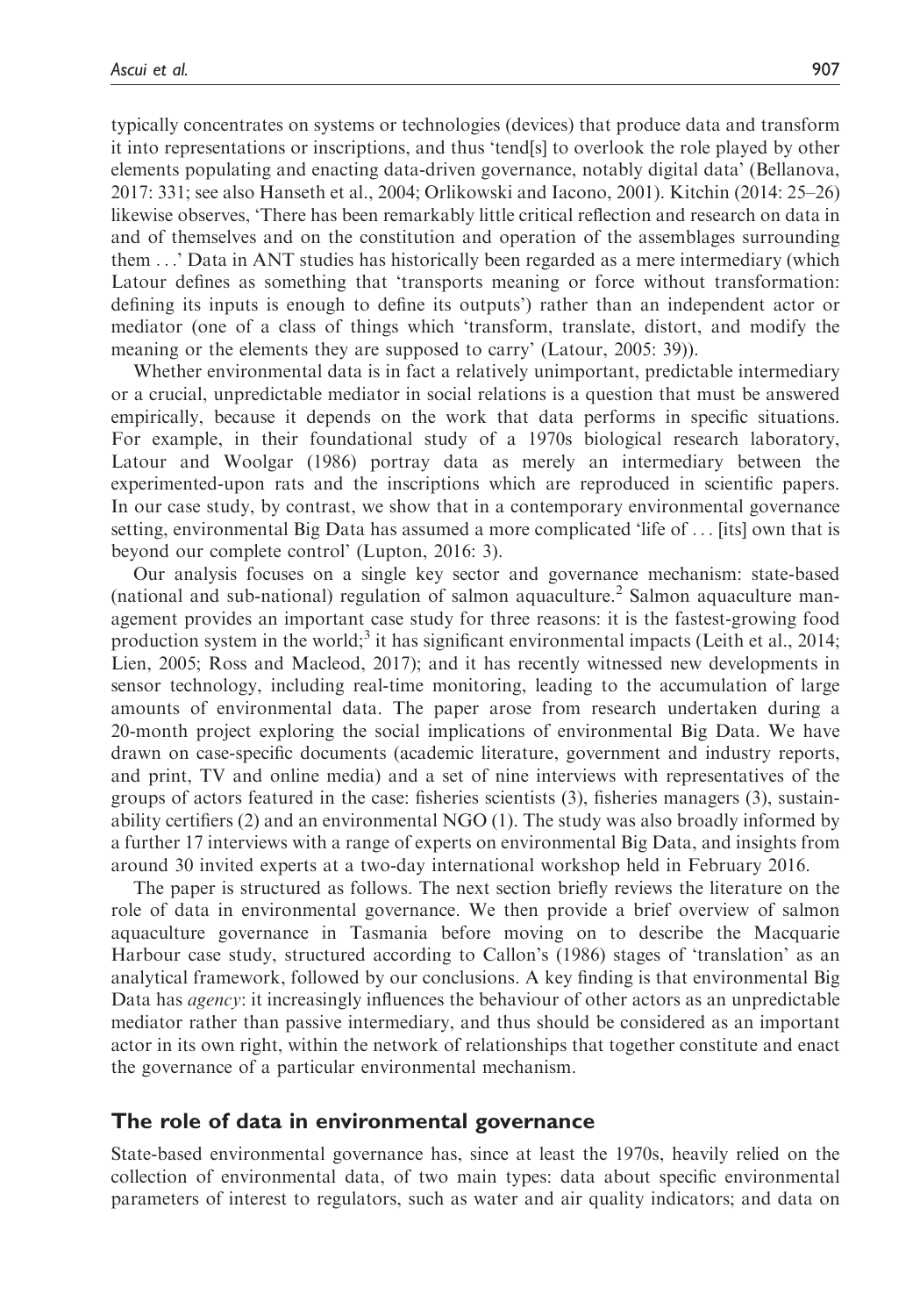activities considered to have important impacts on the environment, such as industrial production levels and discharges or emissions. Mol (2006b: 39) observes how, in the past, environmental data were primarily used internally by state agencies for the purposes of assessing policy outcomes and compliance of regulated entities, and 'Consequently, most of the raw environmental data collected were kept within the state institutions, and little was released to the public.'

Writing only a few years before the term 'Big Data' started to be widely used, Mol (2006a, 2006b, 2008) argues that the role played by information in environmental governance (or 'informational governance') changed dramatically during the 1990s and early 2000s due to a convergence of factors, including *(inter alia)* the well-documented shift from state- to non-state-based and hybrid forms of governance (Lemos and Agrawal, 2006); the globalisation of environmental issues; and various technological developments. This implies that 'Information and knowledge processes now start to become constituting and transformative factors in environmental governance...', provoking a change in the nature of environmental conflicts, whereby 'conventional struggles over environmental laws and state policies relocate to struggles around questions of access to, production and verification of, and control over environmental information' (Mol, 2006b: 43).

We argue that a further technological step-change – reflected in new terms such as Big Data and the IoT (Kitchin, 2014) – has occurred in the decade since Mol first put forward the concept of informational governance. It has four important dimensions: (1) the proliferation of sensors, driven by cost reductions and advances in miniaturisation and sensing capabilities; (2) developments in wireless telecommunications, which have the potential to make distributed sensor data as readily available as data from conventional 'wired' sources; (3) ever-increasing data processing and storage capabilities, as well as new data analytics; and (4) the complex of data, coding and interoperability standards, online user interfaces, and internet connectivity which collectively enables users to access and act on Big Data/IoT information (Kitchin, 2014; Manyika et al., 2011).

The social implications of these technological developments – specifically with respect to environmental data and governance – are just starting to be theorised. For example, Gabrys (2014: 37) explores the implementation of distributed sensor networks in 'smart cities' as a technology of governance of urban environments, arguing that these technologies fundamentally alter the socio-material environment in which we live, with largely unpredictable consequences. A special collection of papers in the journal *Big Data and Society* examines 'the many ways in which data is increasingly seen to be essential to managing environmental systems, practices and politics' (Gabrys, 2016: 1). Observing that 'environmental data has now moved into the terrain of environmental Big Data', Gabrys (2016: 2,3) notes that:

Environmental data practices often engage with environmental problems to generate distinct objects and relations of concern. The materialisations of environmental data can articulate distinct connections and ways of attending to environmental problems, and the ways in which environmental data circulates and is produced can also legitimate or delegitimate actors and approaches to environments. In this way, environmental data and data practices are far from a neutral undertaking, and processes for validating, distributing and acting on environmental data can become key sites of contestation.

In other words, the technologies that are enabling environmental Big Data and the IoT fundamentally change what we 'see' in the natural world: they foreground new actors and problems and de-prioritise others, which can in turn suggest new governance solutions which change both our relationship with the natural world, and inter-human relations or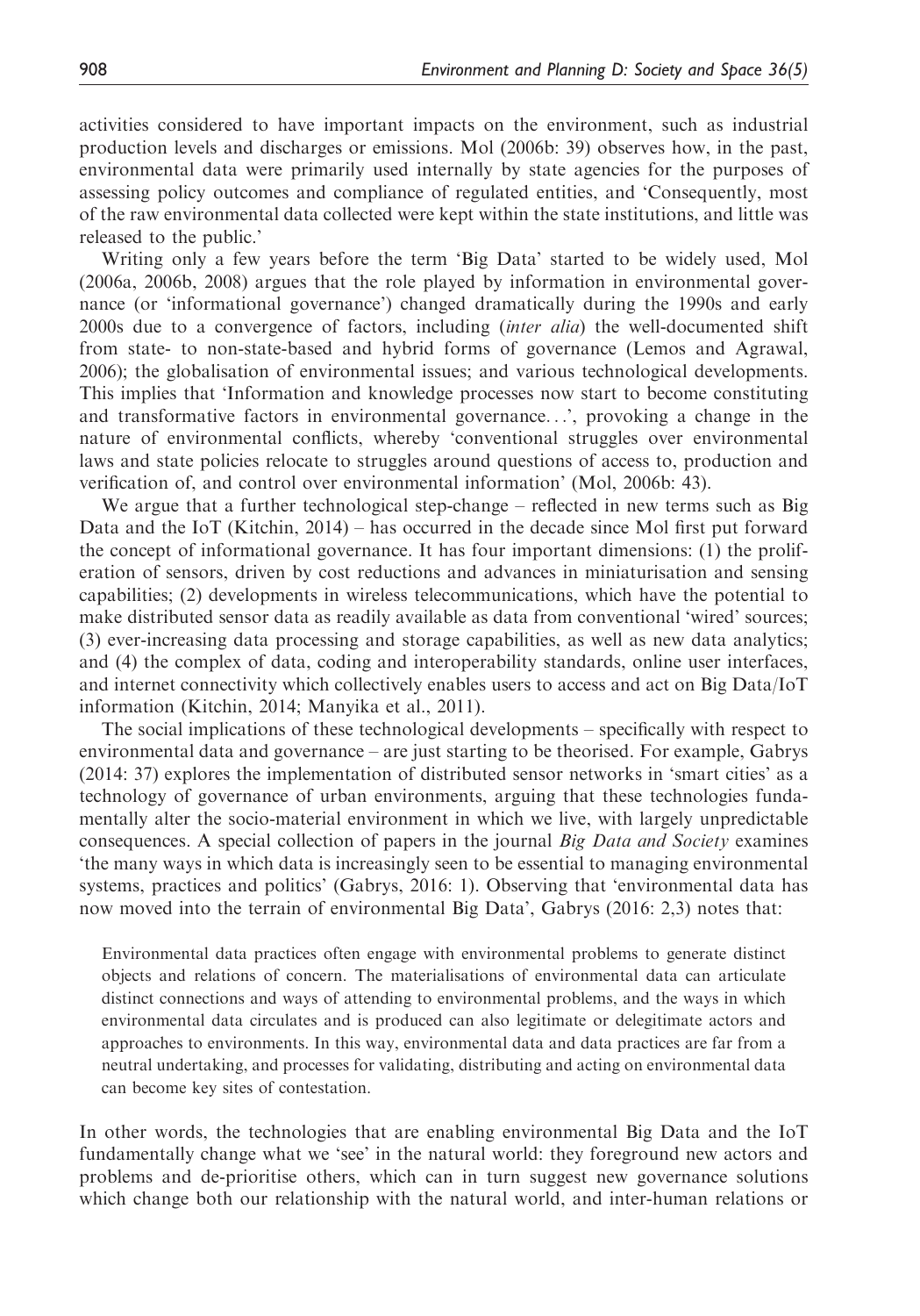politics. As Gabrys (2016: 2) puts it: 'environmental data has a/effects in the world and are generative of worlds ... Environmental data contributes to the remaking of objects of study.' Furthermore, new environmental Big Data practices have the potential to change not only what we see, but who sees it. For example, Benson (2010: 190) describes how an albatross radio-tracking program, by putting its data on the internet, changed the relationship between scientists, animals and the public:

Instead of being seen as experts whose technologically mediated intimacy with wild animals gave them authority to speak on their behalf, scientists could now be seen as mediators of a kind of virtual intimacy between individual animals and mass audiences ... what made the Albatross Project different from the usual methods of science education or communication was that 'there's no filter.' Scientists and schoolchildren were connected to radio-tagged animals in exactly the same way.

Actor-network theory (ANT) (Latour, 2005; Law and Hassard, 1999; Murdoch, 1997) offers a promising framework for examining the role of data in environmental governance for two principal reasons: firstly because it is particularly attuned to the interplay of relations between human and non-human entities, which any environmental data situation involves; and secondly because of its assumption that 'things' or non-human actors are capable of having agency in social relations. Latour explains: 'any thing that ... modiffies] a state of affairs by making a difference is an actor ...' (2005: 71; italics in original) and 'The key is to define the actor by what it does – its performances...' (1999: 303). Thus the concept of agency invoked by ANT is not one that is limited to human intentionality, but is based on a broader understanding of what something does that makes a difference (for an in-depth discussion of agency see Bennett (2005)). Before turning to examine our empirical case in detail using ANT, we first briefly provide background to the case.

## Salmon aquaculture governance in Tasmania

Australian salmon aquaculture has grown significantly over the past decade to become a A\$631 million industry, with 98% of production being from the state of Tasmania (Savage, 2016: 10). Commercial operations developed quickly from the mid-1980s, and the industry has progressively consolidated, now comprising three main companies – Tassal, Huon Aquaculture and Petuna – that together with two smaller operations form the Tasmanian Salmonid Growers Association (TSGA). The annual harvest has grown from 53 tonnes in 1986/87 to around 55,000 tonnes/year presently. The industry now accounts for 2.3% of Tasmania's GDP and provides over 2,000 jobs – many in regional areas that have suffered significant declines in employment in traditional agriculture and forestry activities.<sup>4</sup>

Aquaculture is regulated in Tasmania under the Marine Farming Planning Act 1995 (MFPA), which provides the legal basis for leasing areas of coastal waterways to industry, subject to individual lease conditions and regional marine farming development plans (MFDPs). There are currently 44 licensed finfish marine farming leases in Tasmania, covering a total of 2,257 hectares in six MFDP areas.<sup>5</sup>

One of these areas is Macquarie Harbour: a large bay, approximately 33 km long by 9 km wide, on the west coast of Tasmania (Figure 1). Several characteristics make the bay rather unique, and environmentally sensitive. The bay is only open to the ocean at a single point, known as 'Hell's Gates', where a shallow sill restricts mixing with marine waters, while freshwater inputs are received from the King and Gordon rivers, in the north and south respectively. This creates a pronounced thermocline, with warmer, lighter, freshwater lying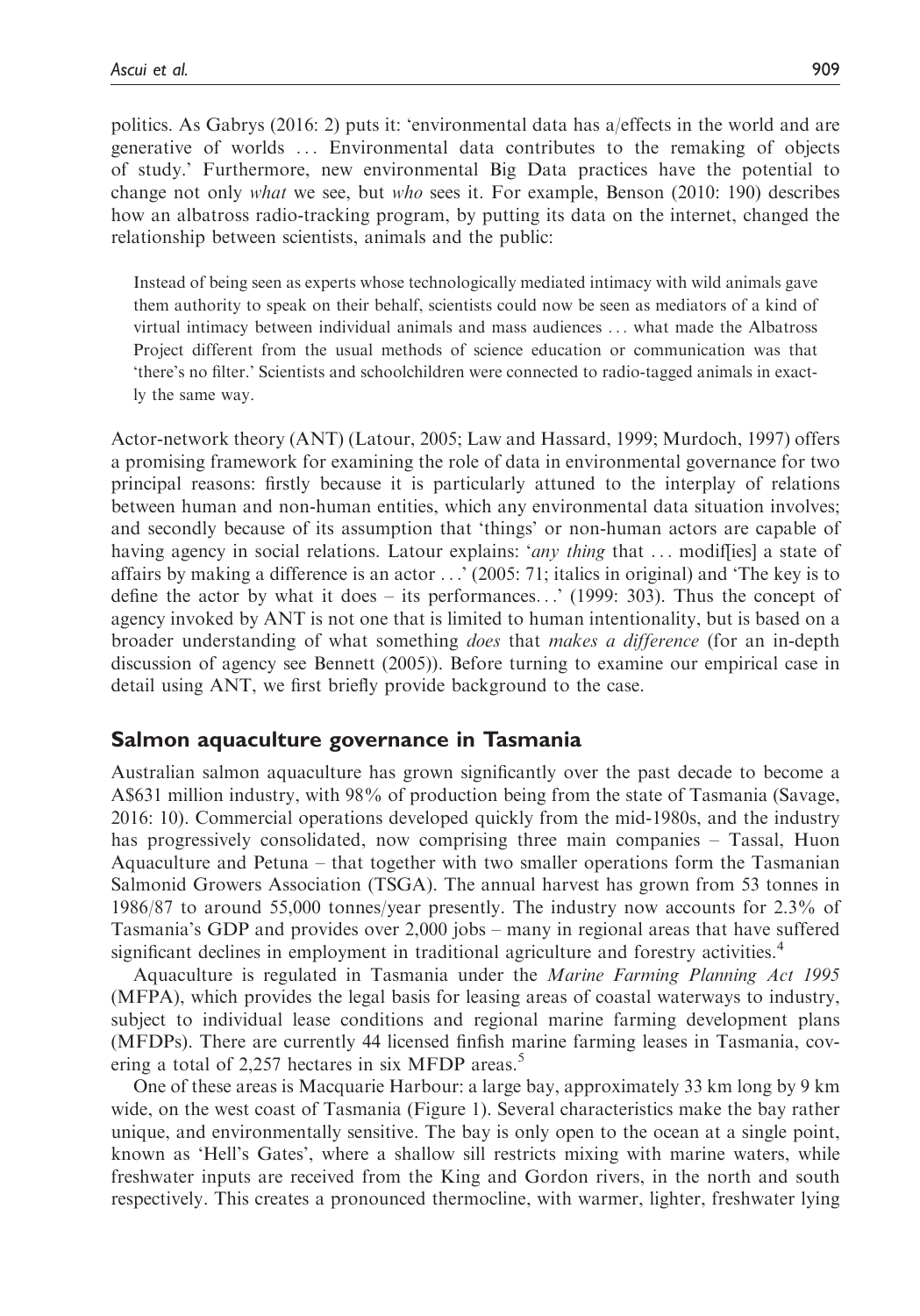

Figure 1. Location of Macquarie Harbour. Source: Lucieer et al. (2017). Reprinted with permission.

on top of colder, heavier, saltwater. The south-eastern end of the bay is within the very high conservation value Tasmanian Wilderness World Heritage Area, and the bay is the home of an endangered species, the Maugean skate, which has only ever been found, in very limited numbers, at one other location.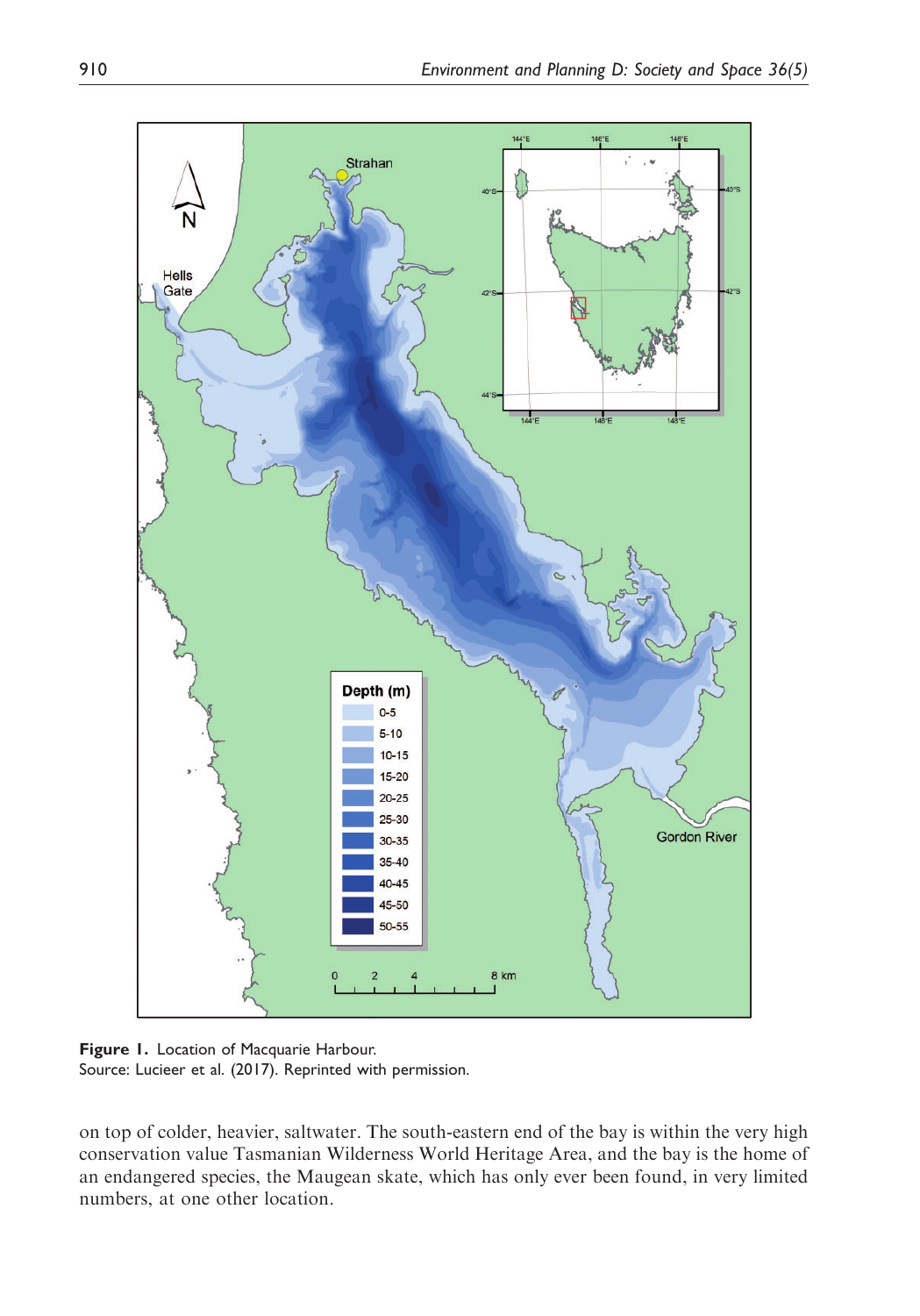The first MFDP was approved for Macquarie Harbour in 1998. From 1998 to 2011 production was allowed to increase gradually to approximately 9,000 tonnes/year, without notable environmental impacts. In early 2011, the industry put the case to the regulator for a major expansion, arguing that various characteristics of the harbour (such as an absence of gill amoeba) provided significant cost benefits for future production. This is the starting point for our analysis.

## A translation analysis of environmental governance in Macquarie Harbour

Coastal environments are highly complex, interlinked social and natural systems. They are therefore ideal settings for the exploration of nature–society interactions: thus Callon's choice of St Brieuc Bay for the exposition of his 'sociology of translation' (1986: 196) is not arbitrary. In our case we examine how environmental governance of the complex coastal environment in Macquarie Harbour was enacted between late 2011 and early 2017, through the lens of Callon's four stages of translation: problematization, interessement, enrolment and mobilisation.

## Problematization: Defining the actors and obligatory passage points

In September 2011, the three salmon farm operators in Macquarie Harbour (Petuna, Huon Aquaculture and Tassal) applied for an amendment to the Macquarie Harbour MFDP, expanding the lease area from 564 to 926 ha. The proposed amendment was accompanied by a lengthy (557 page) Environmental Impact Statement (EIS), providing (inter alia) the results of detailed hydrodynamic and ecological modelling, carried out by a third-party consultant on behalf of the three operators. The EIS ultimately made the case for a 'sustainable carrying capacity' of farmed salmonids in Macquarie Harbour of 33 tonnes/hectare (Tassal, Huon Aquaculture and Petuna, 2011: 177). Farming at this stocking level would increase overall production in Macquarie Harbour from around 9,000 tonnes to 29,441 tonnes (Department of Primary Industries, Parks, Water and Environment (DPIPWE), 2015: 3).

The central question or 'problematization' motivating the salmon farmers' intervention was essentially, 'How can we increase salmon production in this area?' Because increased production would likely have some environmental impacts, the problem became one of convincing the regulator that increased production would not cause significant environmental harm. Thus the concept of the harbour's 'sustainable carrying capacity' became an 'obligatory passage point' (Callon, 1986: 205) between the status quo and the salmon farmers' objective.

In Callon's (1986) scallop case study, the problematization served to define three key sets of actors (the fishermen, scientific researchers and the scallops themselves), thus linking elements of the social and natural worlds. Here, too, selected aspects of the complex system of Macquarie Harbour and the many communities with an interest in it were reduced to a smaller set of key actors, including:

- 1. The salmon farmers. At this point, the three operators speak with one voice and are effectively defined as a single entity: the EIS carries all three company logos, and the possibility of other operators entering Macquarie Harbour is not entertained.
- 2. The salmon. The problematization presupposes that maintaining the growth rate of salmon is paramount. This in turn implies that an environment conducive to salmon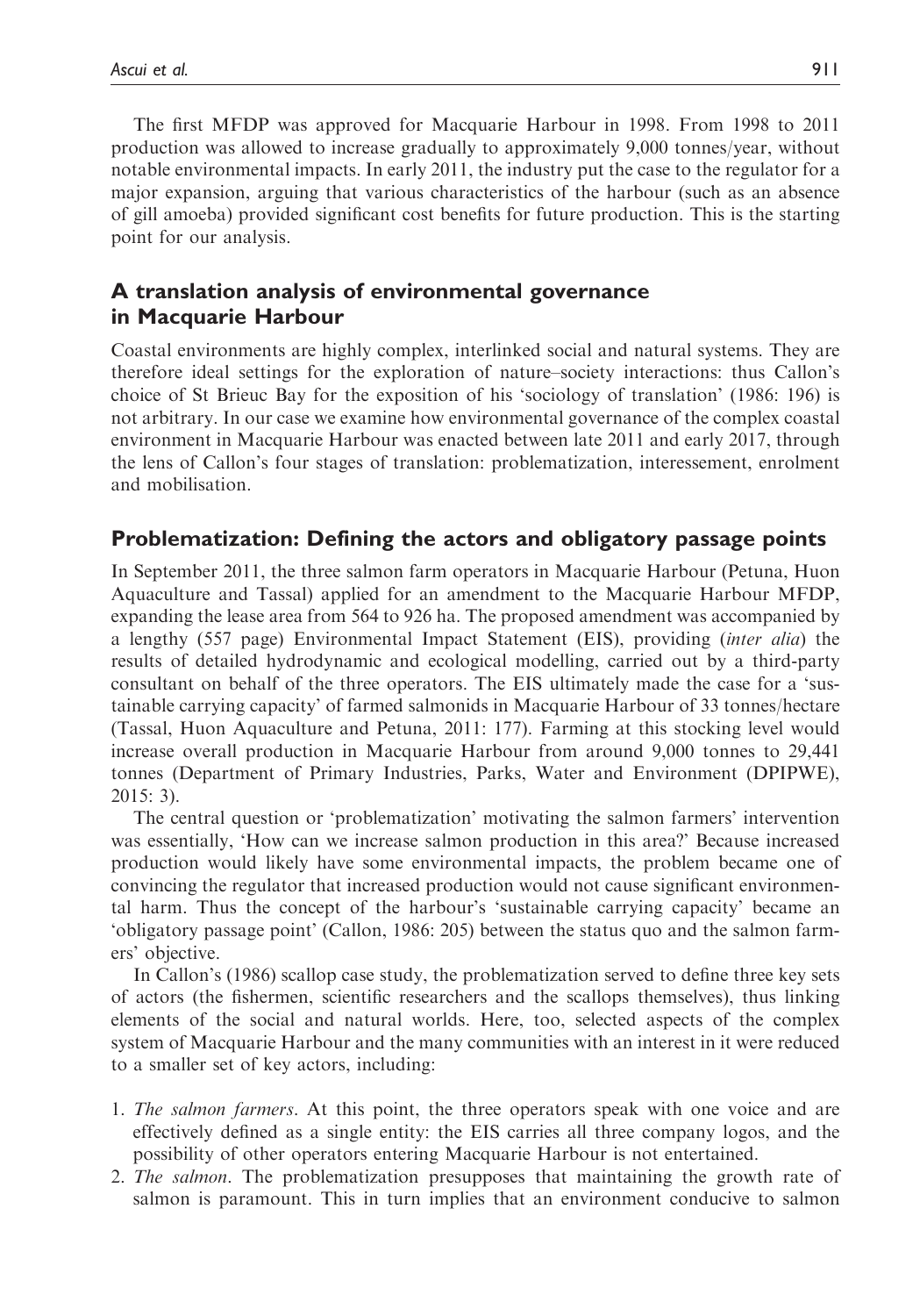health must be preserved. Thus salmon (an introduced, farmed species) are taken to be the single actor in relation to which the entire concept of 'environmental impact' is defined:

The notion of environmental impact is typically associated with the tolerance of the receptor ... In the particular case of Macquarie Harbour, the organisms most likely to be affected are considered to be the farmed fish (Tassal, Huon Aquaculture and Petuna, 2011: 9).

- 3. The 'local community'. The local community is defined in the EIS as 'a population of about 640 residents' (Tassal, Huon Aquaculture and Petuna, 2011: 549). Their interests are asserted to include issues such as sound environmental management, continued access to harbour waters, local employment opportunities and the increase in population and services that could flow from this (Tassal, Huon Aquaculture and Petuna, 2011: 420).
- 4. The regulator. At the time, the regulator was the Marine Farming Branch (MFB) of DPIPWE, reporting to the Minister of Primary Industries and Water. The MFB was responsible for both planning and environmental regulation of aquaculture, despite most other environmental regulation being overseen by the independent Tasmanian Environment Protection Authority (EPA).
- 5. The scientific community. Various scientists were involved in Macquarie Harbour research. The scientists are connected to the salmon farmers via the TSGA, which overseas industry research activities, and through the Fisheries Research and Development Corporation (FRDC), which is approximately one-third funded by industry (Leith et al., 2014). The FRDC sponsored 96 research projects related to sustainable development of finfish aquaculture with a total value over A\$25 million between 1991 and 2015 (Senate, 2015: 11).

In Callon's case study, he observes that: 'The scallops, the fishermen, and the scientific colleagues are fettered: they cannot attain what they want by themselves. Their road is blocked by a series of obstacles...' (1986: 206). Likewise in our case, the local community has few options to attract jobs and services other than through growth in the salmon industry; the salmon farmers cannot expand production without approval from the regulator; the regulator cannot grant approval without considering environmental impacts; the salmon will not survive in increased numbers if their own wastes severely pollute the environment; and the scientists researching these impacts require industry and government funding. All are blocked in some way and rely on others to obtain what they want.

The notion of 'sustainable carrying capacity' offers the prospect of removing these obstacles and enabling an alliance to proceed between the actors. It is important to note, however, that the 'sustainable carrying capacity' of salmon in Macquarie Harbour is not a known quantity: it is a theoretical construct that provides an impetus for funding further scientific research, and a basis for the regulator to approve the salmon farmers' desired expansion, which the local community hopes will supply jobs and attract more people and services.

## Interessement: Locking the actors into place

While problematization is essentially discursive in nature, Callon describes interessement (drawing on the etymology of 'interest' meaning to be in-between or interposed) as involving the application of specific 'devices': 'To interest other actors is to build devices which can be placed between them and all other entities who want to define their identities otherwise'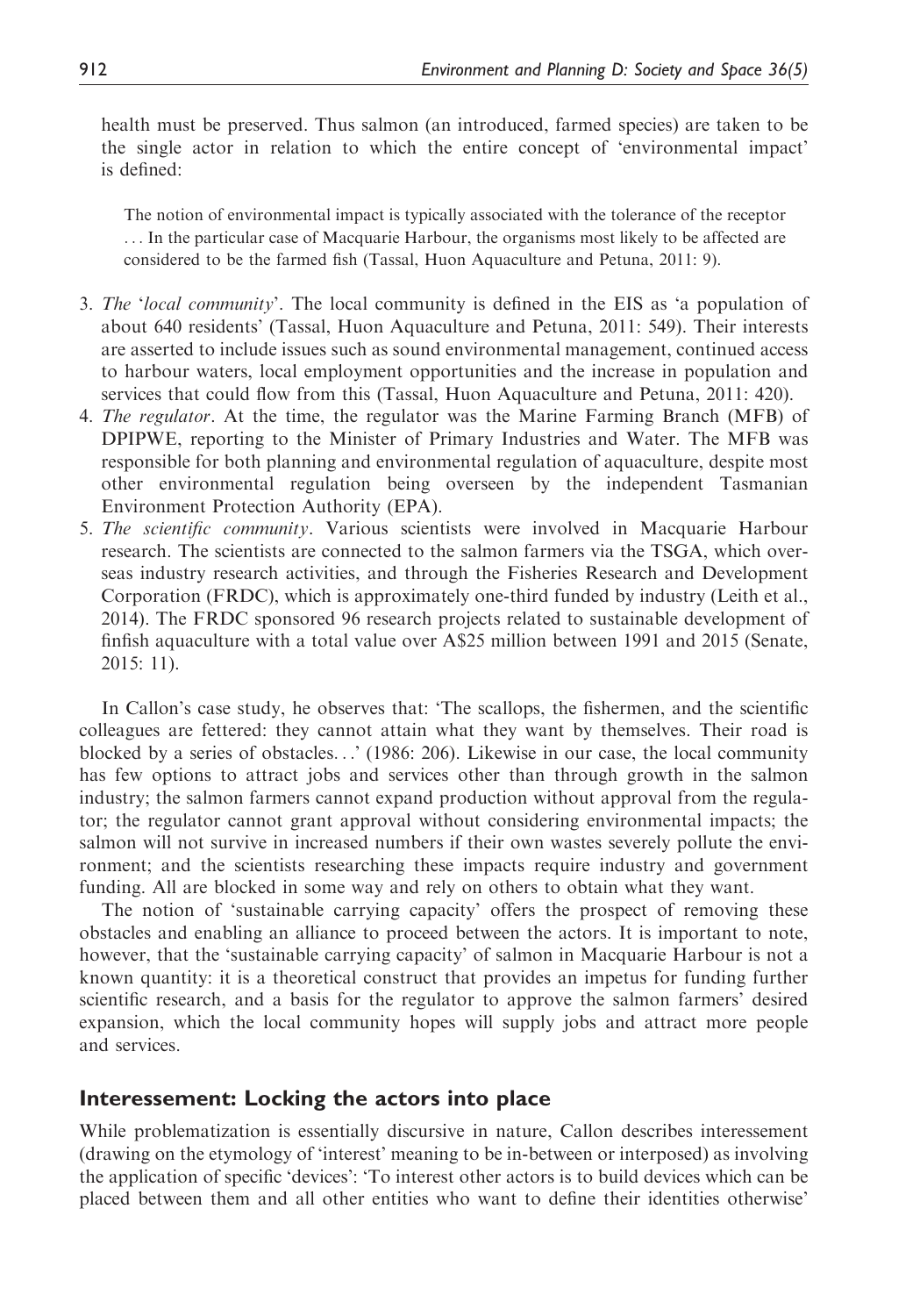(Callon, 1986: 208). The example is given of scallop larvae collectors, which served to disassociate scallop larvae from various threats (e.g. predatory starfish, currents and fishing dredges) whilst simultaneously materialising the discursive claims made by the researchers about the threats to scallop larvae.

Callon notes that 'The range of possible strategies and mechanisms that are adopted to bring about these interruptions is unlimited' (1986: 208), and he mentions as examples the simple application of force, seduction and solicitation. Likewise in our salmon case, many different examples of interessement can be observed. The most salient of these is the ECO Lab model used by the consultants, commissioned by the salmon farmers, to model the harbour's 'sustainable carrying capacity'.

The ECO Lab model is impressive: coupled to a sophisticated hydrodynamic model of Macquarie Harbour, it models the interactions between 185 different ecosystem processes (Tassal, Huon Aquaculture and Petuna, 2011: 107). The model is an interessement device because it is, in effect, interposed between the key actors and the messy, complex reality of Macquarie Harbour, and it is essential for aligning the other actors, in particular the regulator, with the salmon farmers' desired objective of expanded production. It acts through seduction rather than force: reducing the messy complexity of the harbour to a manageable set of specified parameters, and eliding all its unknowns into precise predictions, maps and diagrams. At this point in time, the model essentially makes up for a lack of measured environmental data: for example, due to limited availability, water quality data from just two sites over a single season were relied upon to calibrate the model. There is a sense that the model's deterministic 'whole' is seen as a more credible reflection of reality than the incomplete and unreliable data. Yet this 'whole' was in fact incomplete, leaving out effects on deeper waters, in part due to these being difficult to model (DPIPWE, 2015), but also, it seems, due to being seen as unimportant: 'Macquarie Harbour is ecologically very different to other farming areas in SE Tasmania; the sediments are inherently depauperate ...' (DPIPWE, 2015: 19, 47).

#### Enrolment: Negotiation and allocation of roles

Callon describes enrolment as 'the group of multilateral negotiations, trials of strength and tricks that accompany the interessements and enable them to succeed' (1986: 211) – providing examples of the many difficulties the researchers experienced with enticing scallops to anchor on the collectors (e.g. unfavourable tidal currents, unwanted visitors and predators). In our case, the interessements achieved initial success relatively easily, with the proposed MFDP amendment being approved by the Minister on 28 May 2012 (DPIPWE, 2015: 5).

However, this did not remove all obstacles to the desired expansion. The Commonwealth Environment Protection and Biodiversity Conservation (EPBC) Act 1999 requires approval from the Commonwealth Environment Minister before an action that is likely to have a significant impact on certain matters of national environmental significance can proceed. The proposed expansion triggered the Act because of its proximity to the Tasmanian Wilderness World Heritage Area, and the potential impact on an endangered species (the Maugean skate). Accordingly, on 29 May 2012 a request for approval under the EPBC Act was submitted.

On 3 October 2012 the Commonwealth Minister approved the expansion, subject to certain conditions, including a programme of video assessment of the benthic (i.e. seafloor) environment and monthly water quality monitoring, and specifying limit levels that should not be exceeded for certain monitored parameters. The decision also required the total salmon biomass across all lease areas not to exceed 52.5% of the modelled sustainable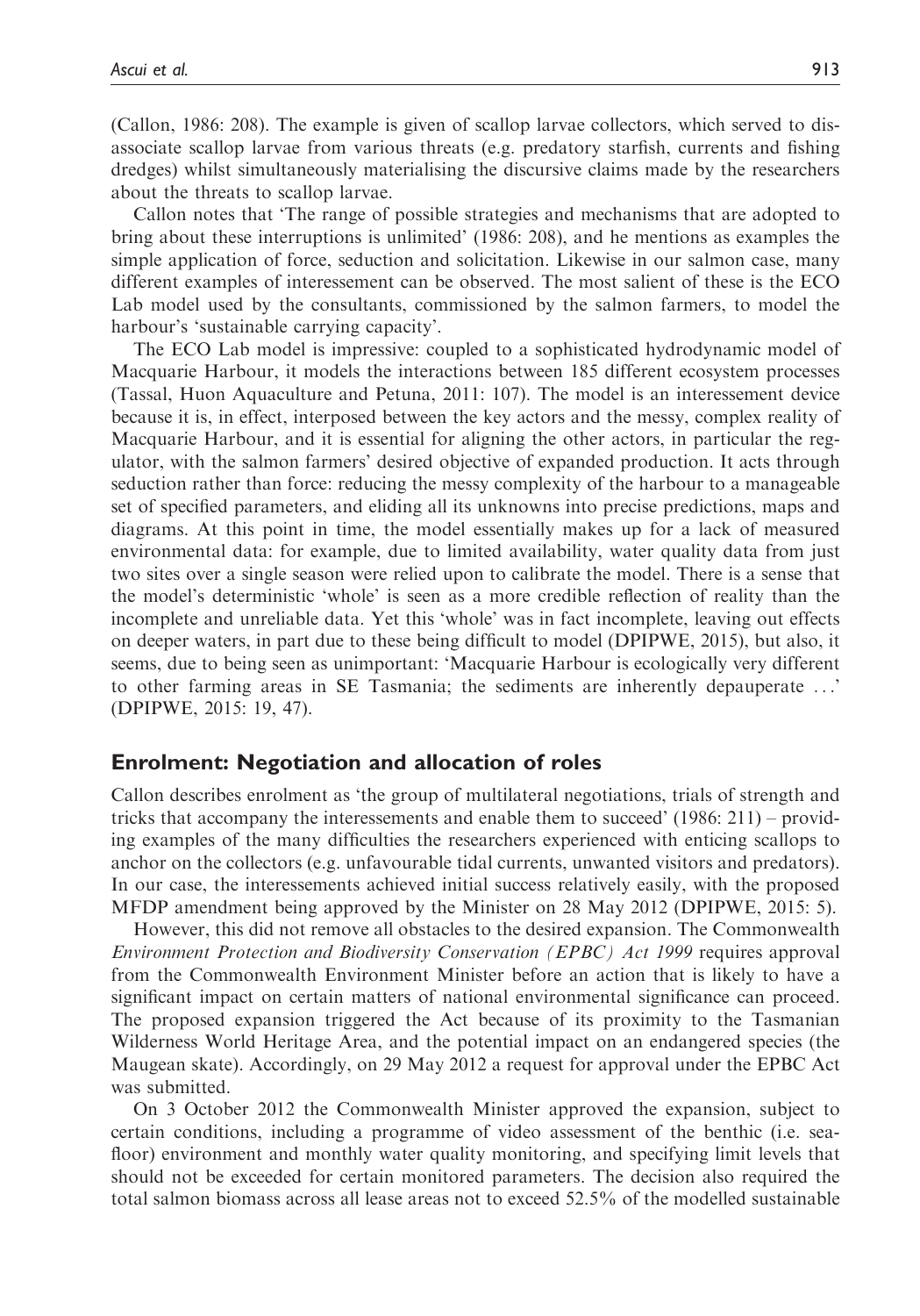carrying capacity, until a review in mid-2013 (Australian Government, 2012). These monitoring requirements and limit levels were then legally imposed on the salmon farmers via their licence conditions. From that point, the operators had achieved their main objective: they were able to begin stocking their expanded lease areas. But they also had to accept a new role: the responsibility for increased benthic and water quality monitoring.

## Mobilisation: The creation of representatives

Callon describes mobilisation as the process by which a group of actors comes to be represented by a few individuals. In his scallop case, in the early stages of the scientists' experiments, some larvae are found to anchor on the collectors:

[These are then] considered to be the official representatives of an anonymous mass of scallops which silently and elusively lurk on the ocean floor ... a handful of larvae ... represent all the uncountable others that evade captivity. (Callon, 1986: 214)

Other examples provided by Callon include the way in which the scallop fishing community elects its representatives, and ultimately, how the three researchers come to speak on behalf of all the other actors. He notes that this is problematic, because 'To speak for others is to first silence those in whose name we speak' (Callon, 1986: 216).

In our salmon case we observe that the regulatory institutionalisation of environmental monitoring focused on certain parameters, which were taken to represent whole swathes of the broader 'environment' and the many actors contained therein. For example, just three parameters, specified only at shallow depths, come to represent water 'quality': nitrate, dissolved oxygen (DO) and ammonia (Australian Government, 2012). DO and ammonia are the two most important water quality factors directly affecting fish growth and mortality, while nitrate (contributed by fish and food waste) indirectly depletes DO through stimulating plant growth and decay. Thus the required monitoring of water quality privileges the needs of the farmed fish, in the surface waters. Furthermore, the quantities established for these limit levels were not based on observational data, as called for in national water quality monitoring guidelines, but solely on the ECO Lab modelling (DPIPWE, 2015). In other words, the model successfully comes to represent and 'speak for' the entire complex and messy reality of Macquarie Harbour itself, to the extent that its outputs are used to justify significantly less conservative limit levels than the default levels recommended in national guidelines for data-poor situations such as this. Likewise, a mere three parameters come to represent the totality of the concept of water 'quality'. However, as we shall see, this apparently successful mobilisation did not last.

## Dissidence: Betrayals and controversies

Callon defines controversy as 'all the manifestations by which the representativity of the spokesman is questioned, discussed, negotiated, rejected, etc.' (1986: 219). In his account, after the first successful year of the experiment, the scallop larvae fail to continue to anchor on the collectors, and those which anchored in the first year are later 'shamelessly fished, one Christmas Eve, by a horde of fishermen who could no longer resist the temptation of a miraculous catch. Brutally, and without a word, they disavowed their spokesmen and their long term plans' (1986: 220).

In Macquarie Harbour, likewise, all went well at first. The operators started to increase stocking levels, and to carry out monitoring of the three water quality parameters (alongside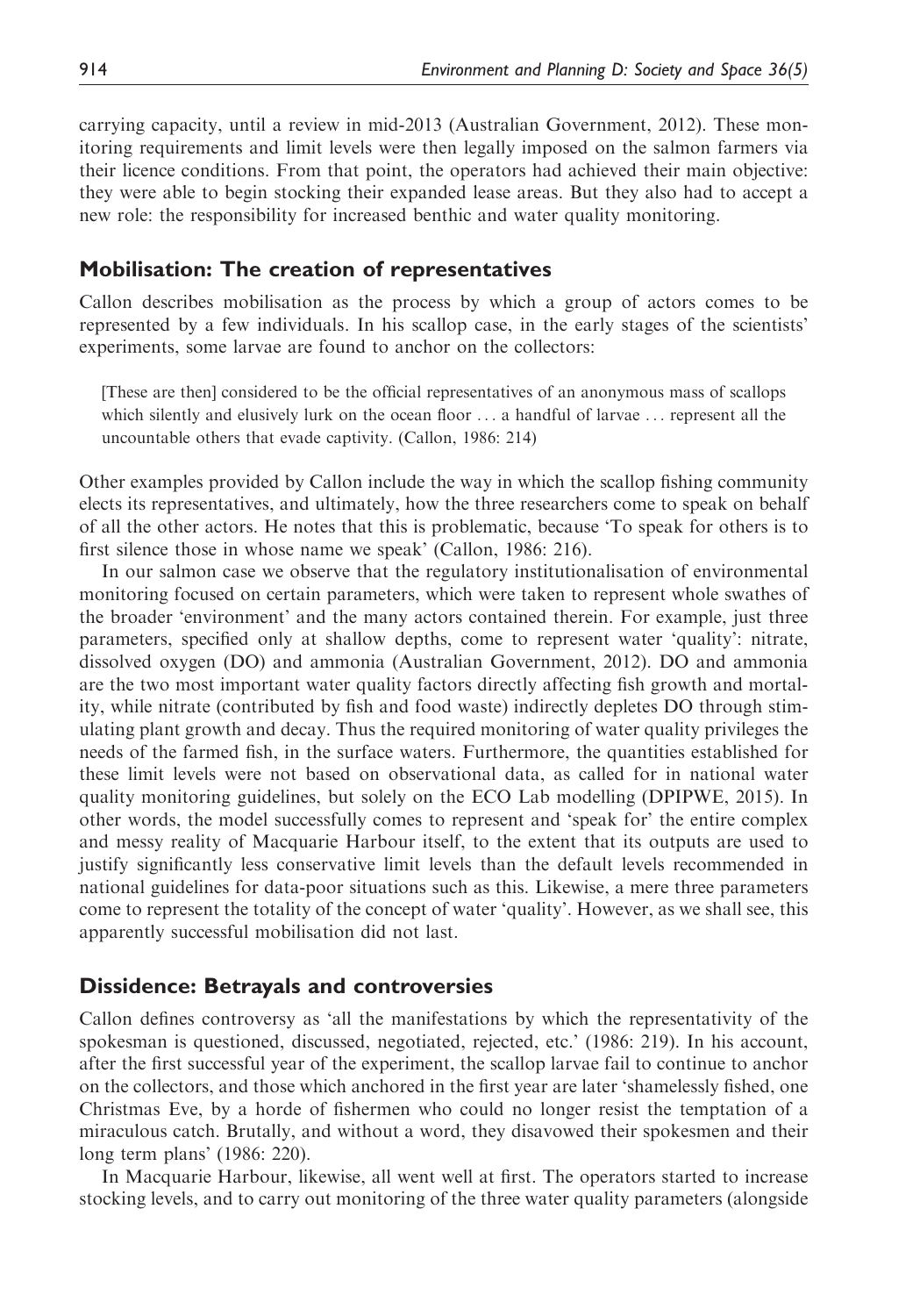other monitoring, including of the benthic environment and fish health). In 2013, a review of the water quality limit levels was carried out, essentially comparing the predictions of the original EIS model with the new monitoring data. As the two sets of results agreed closely with each other, at least for surface waters, the industry concluded that the interim limit levels, which had originally been derived purely from the model, should be confirmed – and the regulator concurred. In ANT terms, the model as 'black box' was beginning to exhibit strong properties of irreversibility.

However, soon data started to appear which did not conform to the model. In late September 2013 the EPA, which had been carrying out water quality monitoring in the harbour for unrelated purposes, advised the MFB of a declining DO trend in middle and bottom waters that appeared to have commenced around 2009 (DPIPWE, 2015: 26). The MFB then examined the industry data and found a similar trend from 2011 to 2013. The MFB requested the salmon industry to investigate, and the industry established a DO Working Group (including representatives from the scientific community, industry and the regulator) in February 2014. The Working Group reported back to the MFB in October 2014, confirming the observed trend, but concluding that 'knowledge gaps and data limitations ... preclude definitive attribution of the recent DO decline' (DPIPWE, 2015: 28). The reality of the harbour was proving to be far more complex and embedded in a wider network of interactions than originally conceived in the model. For example, the flow regime of the inbound rivers – a key factor influencing both DO renewal and depletion – was found to be influenced by actions taking place thousands of kilometres away across mainland Australia, thanks to the existence of the Basslink cable linking Tasmania to the national electricity market, which in turn influenced the operation and therefore the timing and volumes of water released by an upstream hydroelectric power station.

The next three years saw the steady accumulation of data that was increasingly 'uncooperative' (Bakker, 2004) in terms of its fit with the previous modelling. Video monitoring of the benthic environment, initially undertaken only on an annual basis, began to provide evidence of unexpectedly high organic enrichment, such as the presence of extensive bacterial mats and opportunistic polychaete worms, extending well beyond the expected 'footprint' below the salmon cages (DPIPWE, 2015: 35). No evidence of these polychaetes had been found in the baseline survey undertaken prior to amendment of the MFDP in 2012, but by November 2014, eight of the nine lease areas were affected (DPIPWE, 2015: 36), and new harbour-wide monitoring discovered high abundances up to 7.5 km from the nearest lease (Knight et al., 2015: ii). The regulator and salmon farm operators responded with remedial actions (for example de-stocking and fallowing cage sites), and also by increasing the frequency, intensity (number of sites), comparability (introducing control sites) and spatial extent of monitoring (Knight et al., 2015: 9).

Although this increased monitoring produced even more 'uncooperative' data, it failed for some time to make any real difference to the harbour's governance: the MFB continued to allow production to increase in line with industry growth demands, up to the cap of 21,500 tonnes imposed in April 2016. Nevertheless, a tipping point was reached in the final months of 2016, which resulted in the remarkable reversal of January 2017, when the regulator demanded urgent de-stocking to a level of 14,000 tonnes within a month. The environmental data that had accumulated by this stage contributed to the reversal in two important ways: on the one hand, through official processes of interpretation carried out by those with access to the data (scientists, industry and the regulator); and on the other hand, through an unofficial chain of political interactions, largely involving parties *without* access to the data (environmental NGOs, politicians and the media). For these latter parties, the very existence of large sets of data on environmental conditions in the harbour was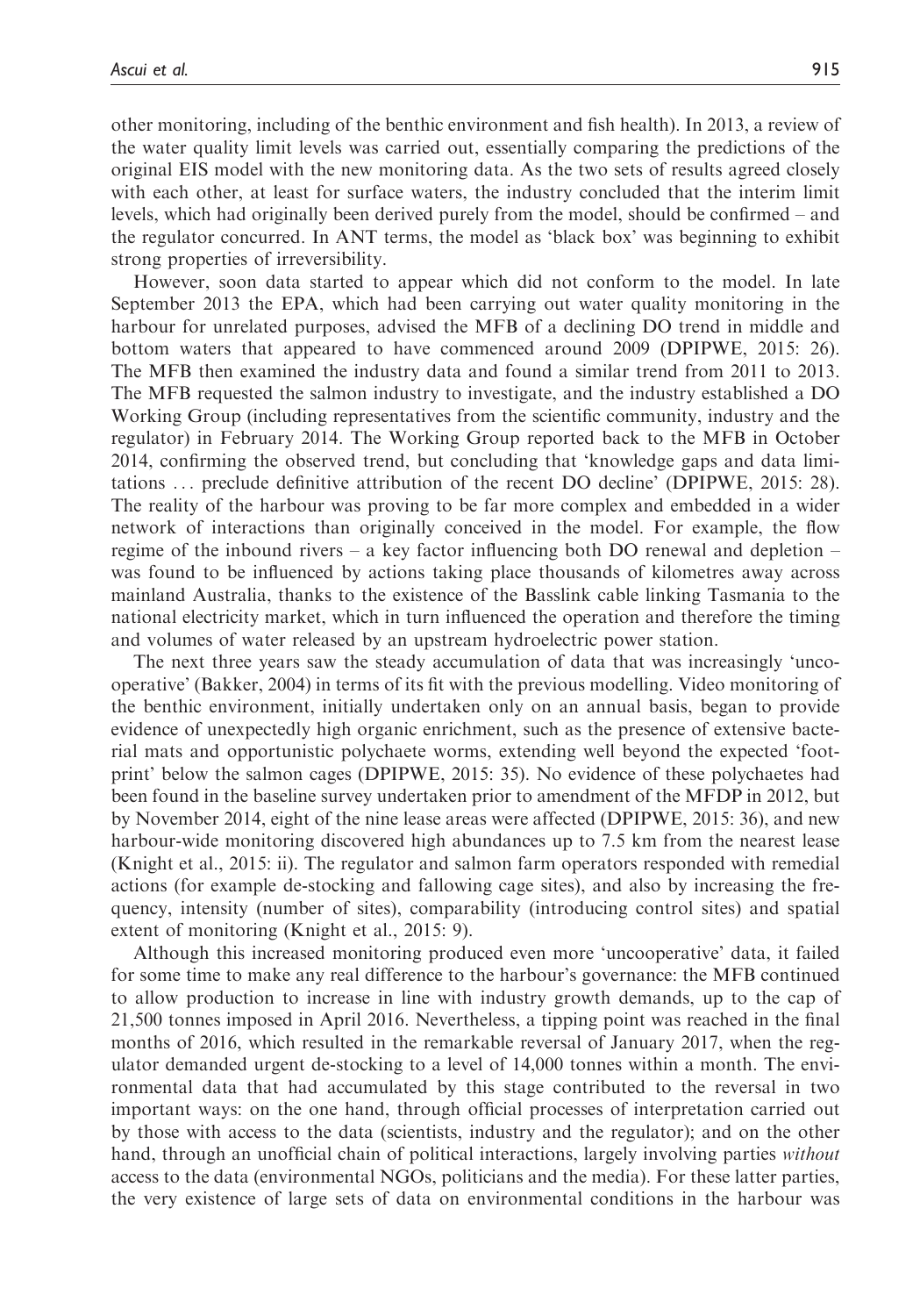a sufficient cause for certain actions and demands, *regardless* of scientific interpretations of what the data might actually mean.

Information about the declining DO trend was closely held between the regulator, scientists and salmon farm operators, but in March 2015, a leaked draft of the DO Working Group's October, 2014 report was tabled in the Australian Parliament by a Green Senator, who argued that:

These leaked documents suggest Macquarie Harbour is potentially a ticking time bomb ... If Tasmania's clean, green brand is to have integrity and longevity, the state and federal governments must work with stakeholders and act quickly to understand and rectify potential environmental problems. And they must do so with transparency.<sup>6</sup>

Around the same time, a leaked email, from the heads of two of the three companies (Petuna and Huon Aquaculture) to various senior politicians and bureaucrats, was tabled in the Tasmanian Parliament. This email alleged that:

... the third major salmon farming company in Tasmania, Tassal, was about to breach the biomass cap in Macquarie Harbour; and that the Tasmanian regulator was engaged in 'disingenuous and misleading' conduct and that this was putting at risk both the health of waterways and the future of the industry (Senate, 2015: 129).

These concerns were loudly echoed in the media in May 2015, when 85,000 salmon at a Petuna lease site suffocated after a storm drove low-DO bottom water to the surface.<sup>7</sup> Meanwhile, drawing on the leaked email and report, the Australian Greens instigated a Senate inquiry into the regulation of the Tasmanian fin-fish aquaculture industry, which reported in August 2015 (Senate, 2015). The inquiry's majority report largely supported the status quo, but the Greens recommended a number of changes in governance in a dissenting report. One of these was implemented in July 2016, when the Tasmanian Government hurriedly transferred responsibility for environmental regulation of aquaculture from the MFB to the EPA. The Greens had argued that the MFB suffered from a conflict of interest, being 'both the promoter of the salmon industry and the regulator of the salmon industry' (Senate, 2015: 135). At very least, the transfer of regulatory responsibilities brought fresh perspectives, including a wider appreciation of the environment and a more precautionary approach to regulation.

Another important change was the fact that the industry was no longer united in favour of increased production. Although the industry had closed ranks again during the Senate inquiry, this united front was spectacularly broken on 31 October 2016, when Four Corners, a national prime-time TV programme, aired an investigation in which Frances Bender, the CEO of Huon Aquaculture, shared her concerns with the new monitoring data, stating that 'The science is telling us that Macquarie Harbour is a harbour under stress':

Four Corners interviewer: Tonight Frances Bender is breaking industry ranks ... Could this industry be heading for a catastrophe in Macquarie Harbour? Frances Bender: Yes it could be.<sup>8</sup>

The strategies of the companies had been diverging for some time, with Tassal pursuing more intensive production than the other two companies. The April 2016 biomass cap (which reflected industry growth plans) allowed Tassal to increase its stocking density to 33.58 tonnes/hectare, whereas Huon Aquaculture and Petuna were limited to 12.46 and 9.65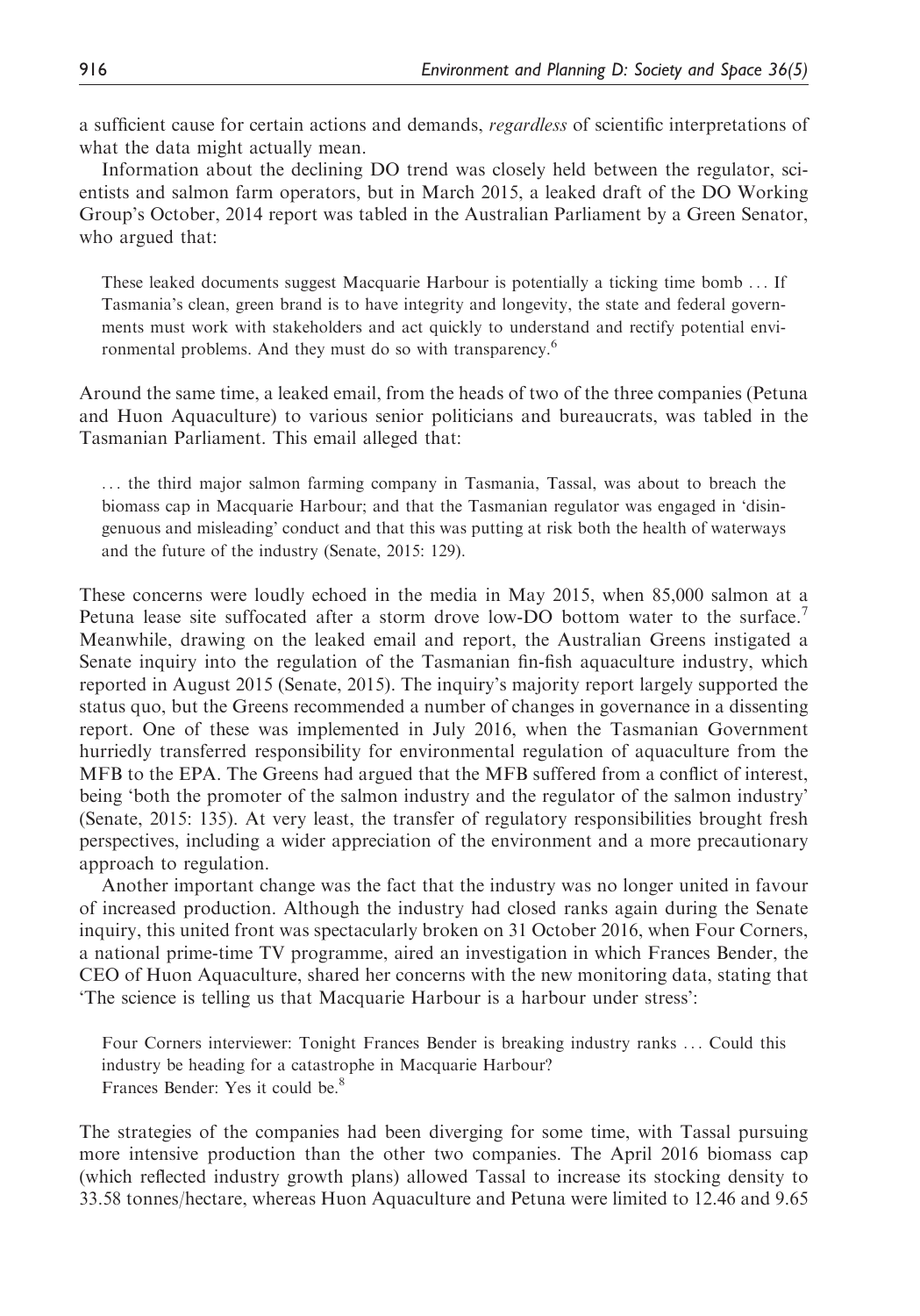tonnes/hectare, respectively. Differences in ownership structure may have contributed to divergent emphases on shorter- versus longer-term objectives: Huon Aquaculture and Petuna are still largely owned by their original founders, whereas Tassal is a diverselyheld listed company. Trading on a more 'sustainable' image is also a potential differentiation strategy, and Tassal's rapid intensification of production in Macquarie Harbour left it comparatively more exposed to a regulatory reversal than the other two companies. Regardless of motivation, the destabilisation of the previously close alliance between the companies, and the associated media coverage, presented a significant change in the political context for the new regulator.

Returning to the 'official' role of environmental data, a key input to the EPA Director's decision was a summary report provided by independent scientists on the state of the scientific understanding of benthic and water quality conditions in the harbour (Ross and Macleod, 2017). With respect to DO, the report stated that:

DO levels are now extremely low throughout the Harbour ... All of the independent data sets (industry, EPA, Sense-T, Parks, IMAS and CSIRO) are providing the same picture; DO levels in bottom waters are now worryingly low (2017: 23).

This consistency across multiple datasets enabled the scientists to conclude that 'The levels of DO now observed in bottom waters throughout the Harbour present a significant potential risk to the ecology of the Harbour' (2017: 24). However, the scientists were careful to point out that it did not necessarily follow that salmon farming was to blame:

Whilst it is clear that farming can affect the DO levels within and under cages, it is not currently clear to what extent individual farms contribute to the low DO water body (bodies) in the broader Harbour, or whether this low oxygen water mass contributes to deterioration of the environmental and sediment conditions under/around farms (2017: 33).

One of the sources acknowledged in this report was the Sense-T Macquarie Harbour Salmon Project, which placed miniaturised sensors on 'sentinel' fish, and on strings at the edge of lease areas, to collect real-time data on fish behaviour, DO and water temperature. The vastly increased spatial and temporal frequency of this data, compared with the regulated monthly monitoring data, proved critical: as one research scientist affirmed, 'The Sense-T data is pivotal in these reports and the reports have played an important role in revising the biomass in the Harbour over the last 12 months.<sup>59</sup>

To put this in perspective, up until 2011, DO monitoring in Macquarie Harbour took place only at quarterly intervals, and the resulting dataset is described as fitting on a single CD (Macquarie Harbour Dissolved Oxygen Working Group (MHDOWG), 2014: 13; Tassal, Huon Aquaculture and Petuna, 2011: 13). Monthly monitoring commenced in 2011, the first fixed-site continuous loggers were installed in, 2013 and mobile sensors on 'sentinel' fish were introduced in 2015. The real-time DO observation network continues to expand, with sensors now planned to be placed on individual Maugean skate in order to monitor the conditions that they experience in the wild.<sup>10</sup> The spatial resolution of monitoring has also increased, with more stations, more widely dispersed across the harbour, with more detailed depth profiling. A single day's observations would now produce more data than the entire pre-2011 monitoring programme. The harbour has become 'visible' in far more detail and closer to real-time than ever before. As a result – in contrast to the situation in 2011 – environmental Big Data, rather than a model, now constitutes the main way of 'seeing' the harbour.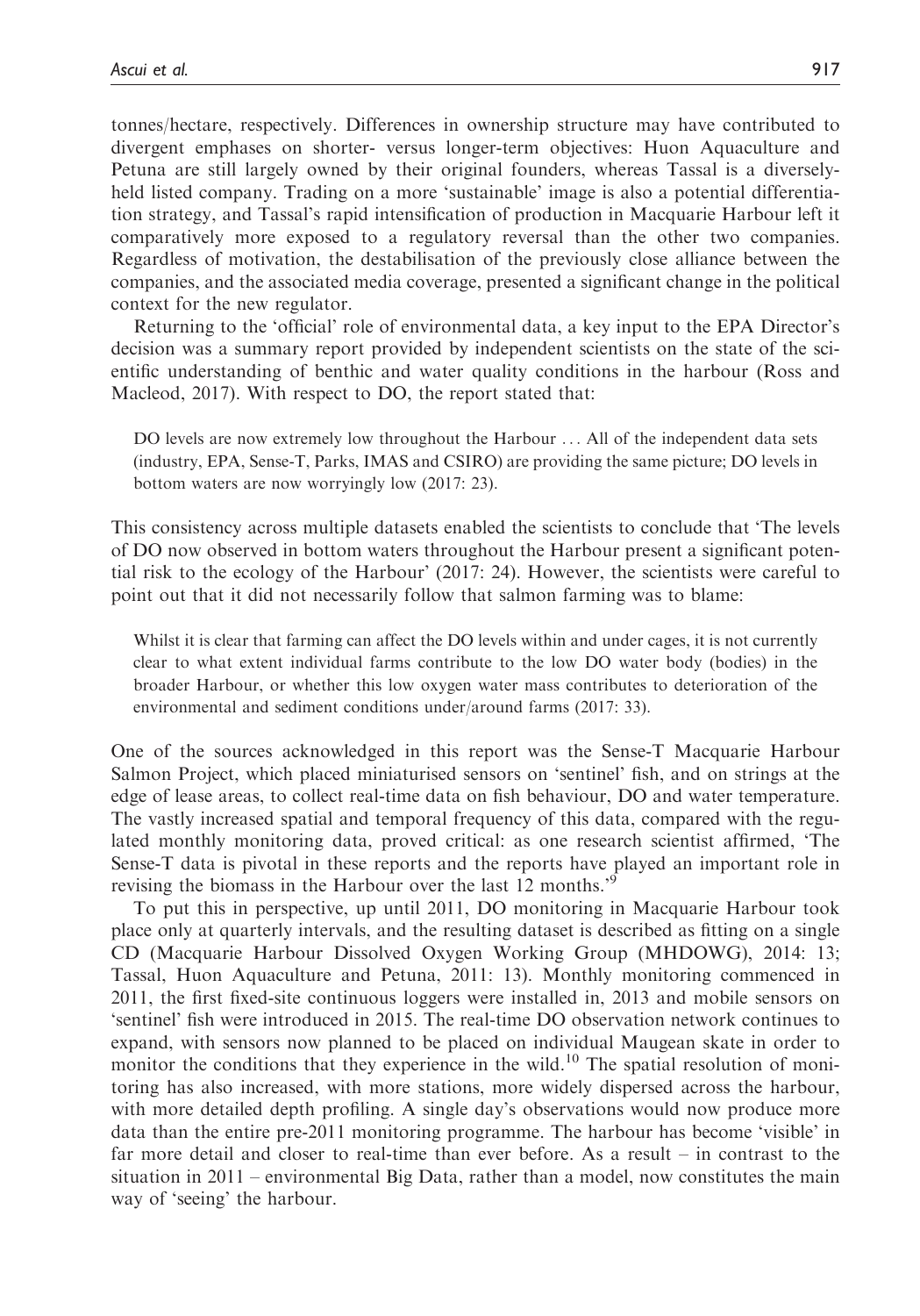## A new problematic: Access to data

With the increasing scope of environmental monitoring comes increasing potential for conflict over access to and interpretation of environmental data. As Leith et al. (2014: 288) observe, specifically in relation to the Tasmanian salmon industry:

Environmental science is a potential source of power to change market[s] and politics. Concern about misuse of this power has historically led the information to be held in tight circles of control through institutionalized linkages between the regulator, industry, and science agencies.

This in turn has fostered the emergence of a counter-narrative that contends that 'the use of public waterways for private gain should be open to scrutiny by interested members of the public' (Leith et al., 2014: 288). Community groups are concerned about both the level of disclosure of data, and its interpretation. Industry, on the other hand, is concerned that these data and interpretations may be used against them, impacting on their reputations or competitive positioning. Leith et al. (2014: 288) point out that this can be a vicious cycle, in which secrecy, rather than the information itself, breeds distrust and leads to activism, which provokes greater secrecy from industry.

These tensions were evident in the Senate inquiry. While acknowledging that some monitoring data is legitimately regarded as commercial-in-confidence, WWF Australia argued that environmental data should not be treated as such – drawing a parallel with wild-capture fisheries data, which is made publicly available (Senate, 2015: 32). However, an industry consultant warned that:

one of the risks to the industry and to the environment is that raw data collected from a variety of sources is interpreted selectively, in isolation, or to address issues which it was not designed to address. ... raw data should be interpreted and presented by those who have an understanding of why ... [and] how the data was collected, the limitations of the data, and provide an explanation of the interpretation. (Senate, 2015: 35)

The inquiry ultimately agreed with the industry's view, but in their dissenting report, Green Senators argued that:

waterway health data ... should be assumed to be public data unless there is good reason that it should not be. ... The recommendation of the Committee ... fails to reflect contemporary approaches to the public availability of data around monitoring and regulation. Governments the world over are moving towards immediate and unfiltered release of public data to facilitate community involvement (Senate, 2015: 133).

The industry has subsequently split on the issue, with Huon Aquaculture unilaterally developing an online sustainability dashboard, displaying increasing amounts of its own monitoring data. Neither of the other two companies have (yet) followed suit. At the time of the Senate inquiry, Huon's dashboard displayed only a static snapshot of monthly average DO levels, which the TSGA nevertheless cited as an exemplar of industry transparency (Senate, 2015: 34). After the events of late 2016, however, Huon Aquaculture launched a new version of its dashboard, claiming to be 'the first of its kind for our industry with live data making its way from our reporting systems to your screen.<sup>'11</sup> While the main chart still only displays a monthly DO average (at unstated depth), a report can now also be downloaded which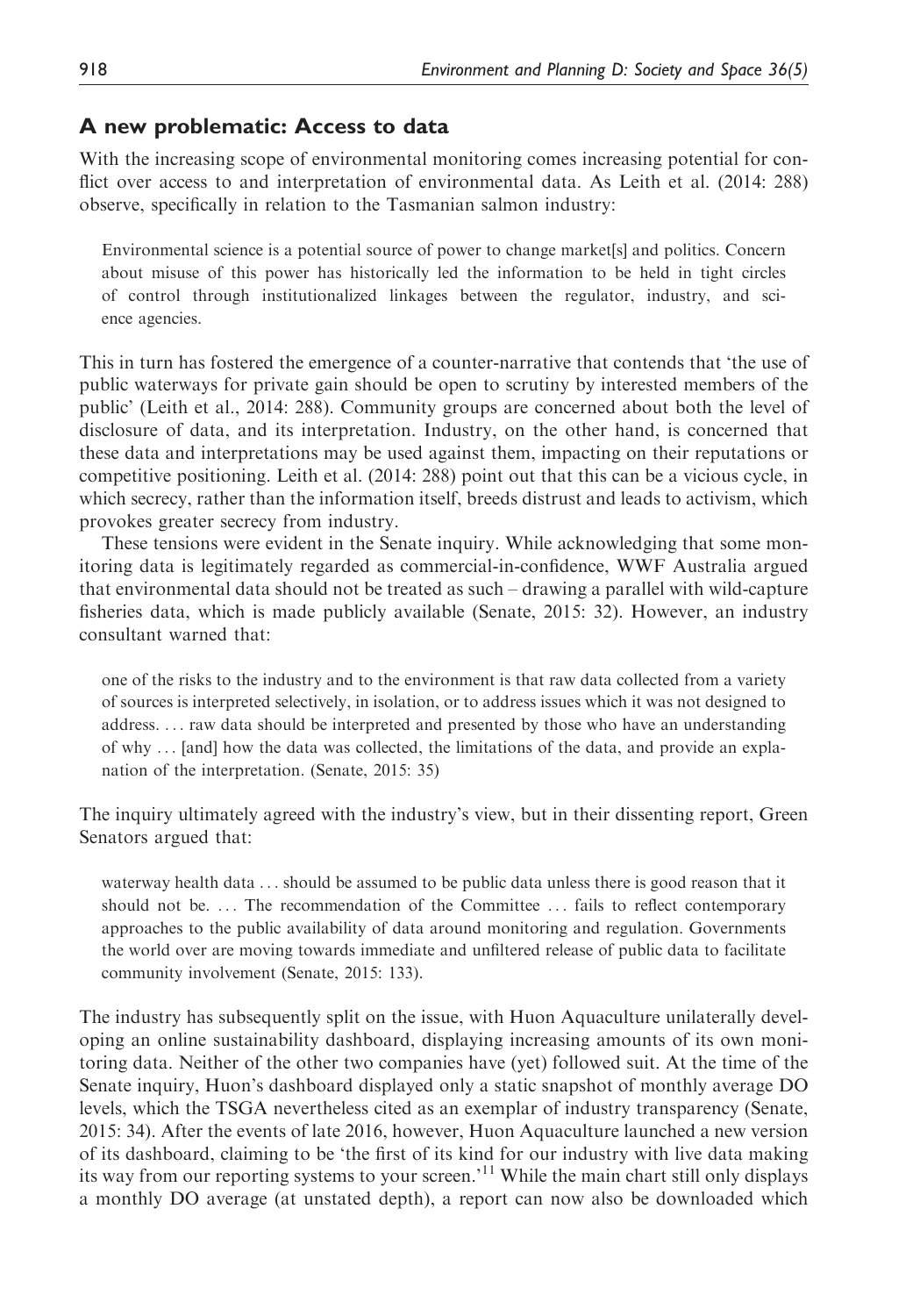provides daily data for all depths from 0 to 25 m at 1 m intervals (albeit only for a single monitoring station).

Internationally, the Aquaculture Stewardship Council (ASC) has recommended that weekly DO monitoring data be released at least on an annual basis, ideally via a centralised, publicly accessible database, although this policy on data transparency has not yet been finalised (ASC, 2012: 89). Confirming that access to data has become a key local 'matter of concern' (Boucquey et al., 2016: 4; Latour, 2004), in February 2017 Tasmania's opposition Labor Party launched a new salmon policy, calling for real-time environmental data on all salmon leases to be provided to independent scientists for quarterly public reporting (Tasmanian Labor, 2017).

## **Conclusions**

The study of governance is the study of power. We have explored this in our case study through the framework of translation, which is useful in this context because of its attention to non-human actors, and its broad interpretation of agency in terms of whether something makes a difference. Through this lens, the governance of salmon aquaculture in Macquarie Harbour can be seen as the result of a richer and more complex set of interactions than just those motivating the harbour's human actors and institutions. This approach has enabled us to look more closely at the role played by environmental Big Data in the governance of Macquarie Harbour. We find that it has, indeed, made a significant difference – to the extent that we argue that one cannot properly understand the recent reversal in the harbour's governance, nor its likely future trajectory, without considering environmental Big Data as a key actor.

We have observed how the initial problematisation of the harbour's environmental governance was driven by the salmon farm operators, who wanted to increase production, but were constrained by having to convince the regulator that this would not cause significant environmental harm. The salmon farm operators successfully defined their own preferred species (the salmon), as the key 'receptor' or representative of the harbour's entire diverse environment, and the concept of 'sustainable carrying capacity' became the obligatory passage point offering a solution to their problem. However, this theoretical concept still had to be translated into a specific amount of fish: a significant challenge, given the paucity of environmental data on the harbour at that point in time. Thus, the ECO Lab model was interposed between the messy complexity of the harbour and the principal human actors, with such success that its purely theoretical outputs were used as if they were real observations to set limit values for a set of three parameters that were mobilised to represent 'water quality'. Unfortunately, as we have shown, the 'field of visibility' (Dean, 1999) established by the model and subsequently institutionalised in the governance regime via the limit values simply did not 'see' dissolved oxygen in bottom waters (a limit value was only established at 2 m depth). The existence of a mass of oxygen-depleted water in the bottom of the harbour was therefore overlooked.

This low-DO mass rarely interacted directly with either the salmon themselves, or the farm operators: even when it caused the deaths of 85,000 fish in a single event in 2015, the operator attributed this 'minor stock loss' to the unusual weather conditions that stirred up the low-DO water, rather than the low-DO mass itself.<sup>12</sup> Furthermore, the fact that the governance regime had been established on the basis of a model which ignored bottom waters meant that even once the low-DO mass started to become visible – thanks to the implementation of increasingly high-resolution environmental monitoring – it did not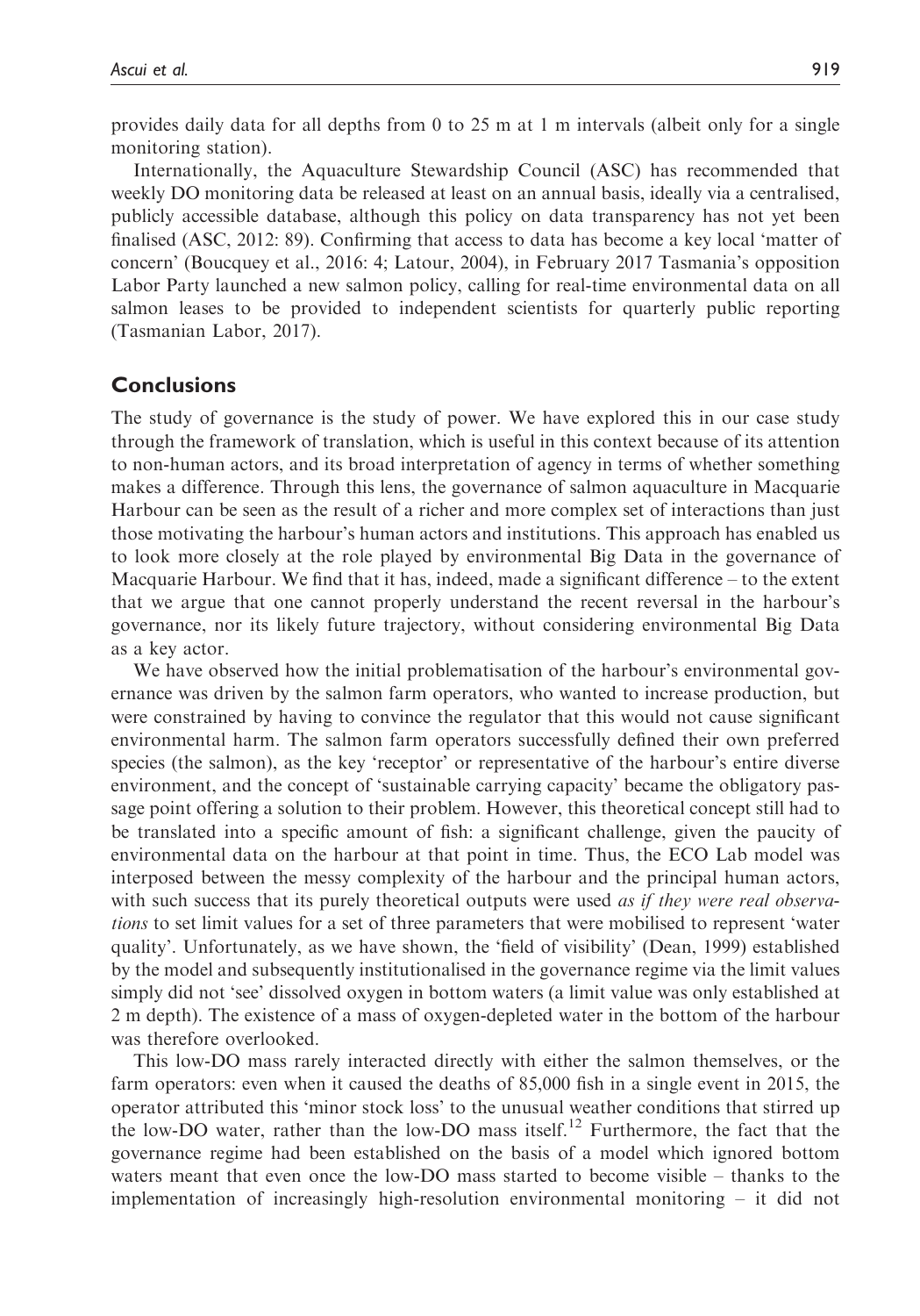immediately lead to any major change in the governance regime: the DO limit in licence conditions was never actually breached.

Nevertheless, the new field of visibility established by environmental Big Data did start to make a difference, through a combination of official processes of scientific interpretation and unofficial political interactions. The scientific perspective treats data as an intermediary: what really matters is authorised interpretations (manifested in various inscriptions) of what the data means about the reality that it is assumed to represent. However, as datasets grow larger, denser in spatial and temporal coverage, and more interconnected, the resulting 'mass' of environmental Big Data starts to assume a 'life of its own', overflowing into new social domains, with unpredictable effects. While the political interest in environmental Big Data includes what it means, it also is very much concerned with who has access to it, and whose interpretation is to be trusted. From this perspective, environmental Big Data is an unpredictable mediator: its outputs (interpretations) are not straightforwardly determined by its inputs (measurements), but depend on the perspective of the interpreter. As one scientist explained:

A lot of people were using the environmental data in the media as a battering [ram], a blunt instrument, against ... the industry or the government or the scientists or whatever ... we could see, very clearly, people weren't interested in listening to the whole – they only wanted the bite size piece that supported their particular  $\dots$  advocacy point.<sup>13</sup>

The characteristics of Big Data make even its scientific interpretation less predictable. While of course 'small' data can also be interpreted in many ways, such possibilities become inevitabilities with Big Data. This, in part, may explain why actors traditionally holding and interpreting environmental data are understandably concerned by the implications of making it publicly available: not only is there immense potential for *misinterpretation*, there is also the uncomfortable prospect of others uncovering entirely new, *valid* interpretations. Small data 'yields' information in relatively predictable directions whereas Big Data is 'mined': one never quite knows what one is going to find. As the mining metaphor implies, environmental Big Data should now be regarded as a critical resource in environmental 'matters of concern'.

Our empirical case adds to both ANT and environmental governance scholarship by demonstrating that the concept of translation can be used successfully to highlight the agency, power and politics of a hitherto largely overlooked, yet increasingly influential, actor in environmental debates: environmental Big Data (Bellanova, 2017; Gabrys, 2016; Kitchin, 2014). Comparing our case with the foundational case that inspired the development of the translation framework, that of scallop domestication in St Brieuc Bay, France, in the 1970s, underscores how radically the role of environmental data has changed over time. In Callon's account, data is an ephemeral intermediary stage in the production of inscriptions: for example, 'The larvae anchor themselves and are counted; the three researchers register these numbers on sheets of paper, convert these figures into curves and tables which are then used in an article or paper' (1986: 215). This likely reflects historical limitations on the potential social interactivity of 'small' (especially non-digital) data, vis-a`-vis portable inscriptions, such as charts in scientific papers. Before full digitisation, let alone massive online storage and open data initiatives, most data could only practicably be handled by a tiny community of researchers, and as Latour and Woolgar (1986: 63) observed, 'once the end product, an inscription, is available, all the intermediary steps which made its production possible are forgotten'. Today, however, in a world where over 1.8 trillion gigabytes of data was already on the Internet by 2011 (Kitchin, 2014: 70), it no longer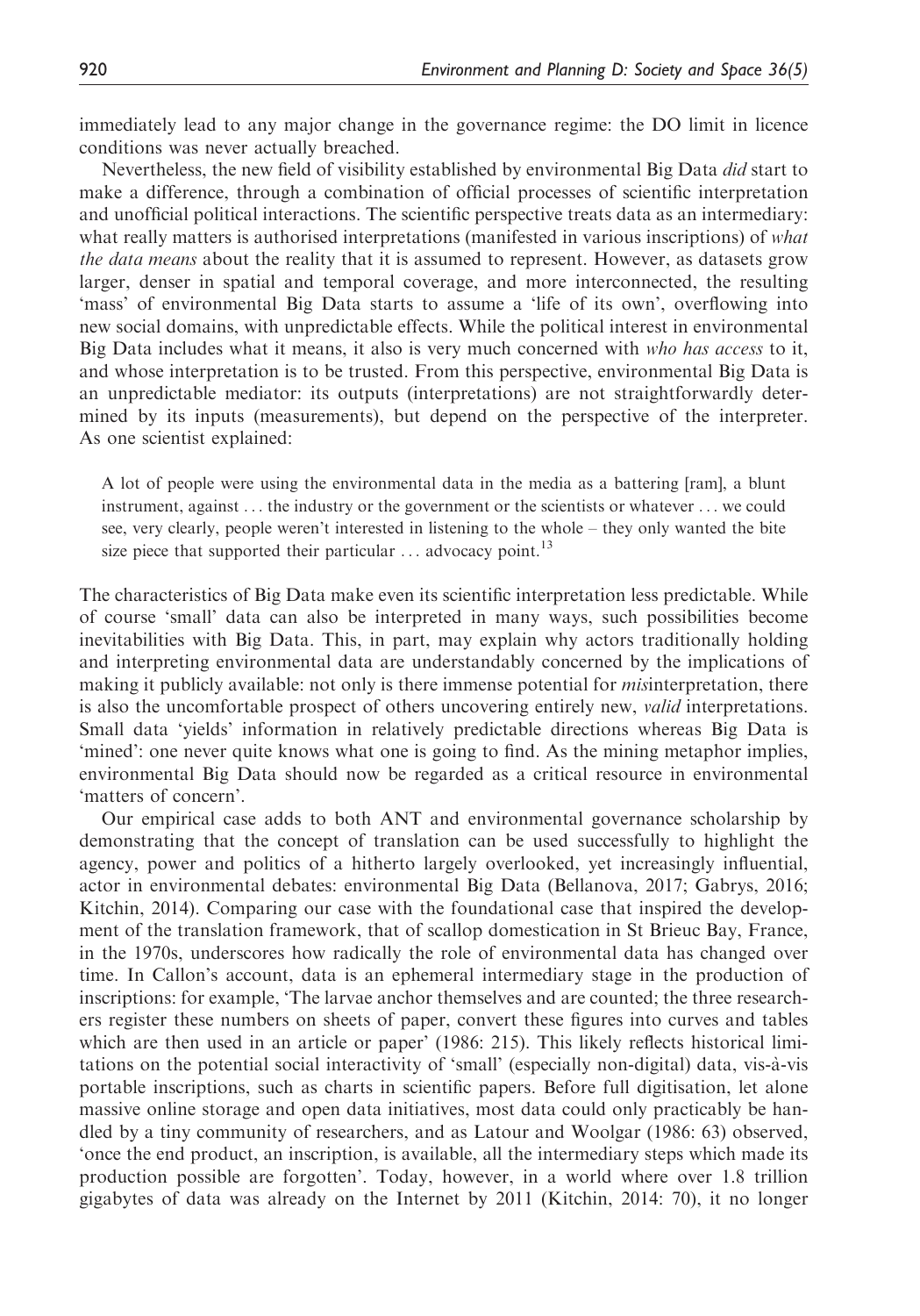makes sense to regard data as a mere intermediary, but rather as a key mediator in social relations.

Highlighting the agency of environmental Big Data in our case study is not intended to downplay the agency of any of the other actors, or indeed the actor-network as a whole. In fact, as Bear (2013) observes in a comparable case study of a Welsh scallop fishery, agency is co-produced by the interactions between heterogeneous actors that may be widely dispersed in both space and time. Our contribution is to highlight the fact that technological developments are now making previously invisible underwater worlds visible in startling detail (Hussey et al., 2015), generating digital data that now actively interacts with both human and non-human actors in unpredictable ways.

Although our case concerns state-based environmental governance, the increased salience and agency of environmental Big Data is likely to be independent of the mode and scale of governance. Trends towards ever-increasing spatial and temporal resolution of environmental monitoring have been noted elsewhere (see for example Auld and Gulbrandsen, 2010; Gupta et al., 2012; Lövbrand and Stripple, 2009) and new monitoring technologies have been identified as a transformative challenge for private governance via sustainability standards (Gale et al., 2017). Our case therefore contributes to the emerging literature on Big Data and environmental governance (Gabrys, 2014, 2016), supporting the view that the very existence of environmental Big Data has important implications for what we perceive as environmental problems, as well as potential solutions.

Finally, the case points towards possible future directions for environmental governance. In aquaculture, we see the possibility of new approaches to regulation evolving which would be closer to the operators' own real-time calibration of operating conditions, rapidly reacting to changes in the environment which can be 'seen' in ever more detail through data from a variety of sensor networks – in contrast to the traditional approach which was only able to respond to impacts after they were discovered via intermittent surveys. As one interviewee commented:

Technologies are allowing a lot of leapfrogging ... sensor technology [could] allow regulators to jump some stages and end up using sensors without having to go through the process of building up a huge compliance system.14

Another observed:

[There used to be a] view that fisheries are different to other sectors such as forestry – with a fishery you can't audit practices 'on the ground'. This may have been true in the past, but technology now has the opportunity to give you good data about what is happening in real-time.15

State-based governance may adopt more of the techniques of private governance, which rely on transparency in account-giving to encourage voluntary compliance with stakeholder expectations (Auld and Gulbrandsen, 2010; Gale et al., 2017). There are certainly increasing demands from various communities for more immediate and unmediated release of data considered to be in the public interest, and the fact that one of the three operators in Macquarie Harbour is now releasing live environmental data, voluntarily, suggests that this may be the direction of travel. Nevertheless, given the new and unpredictable agency of environmental Big Data, control over access and interpretation is likely to become one of the most salient issues in future power struggles over environmental resources and their governance.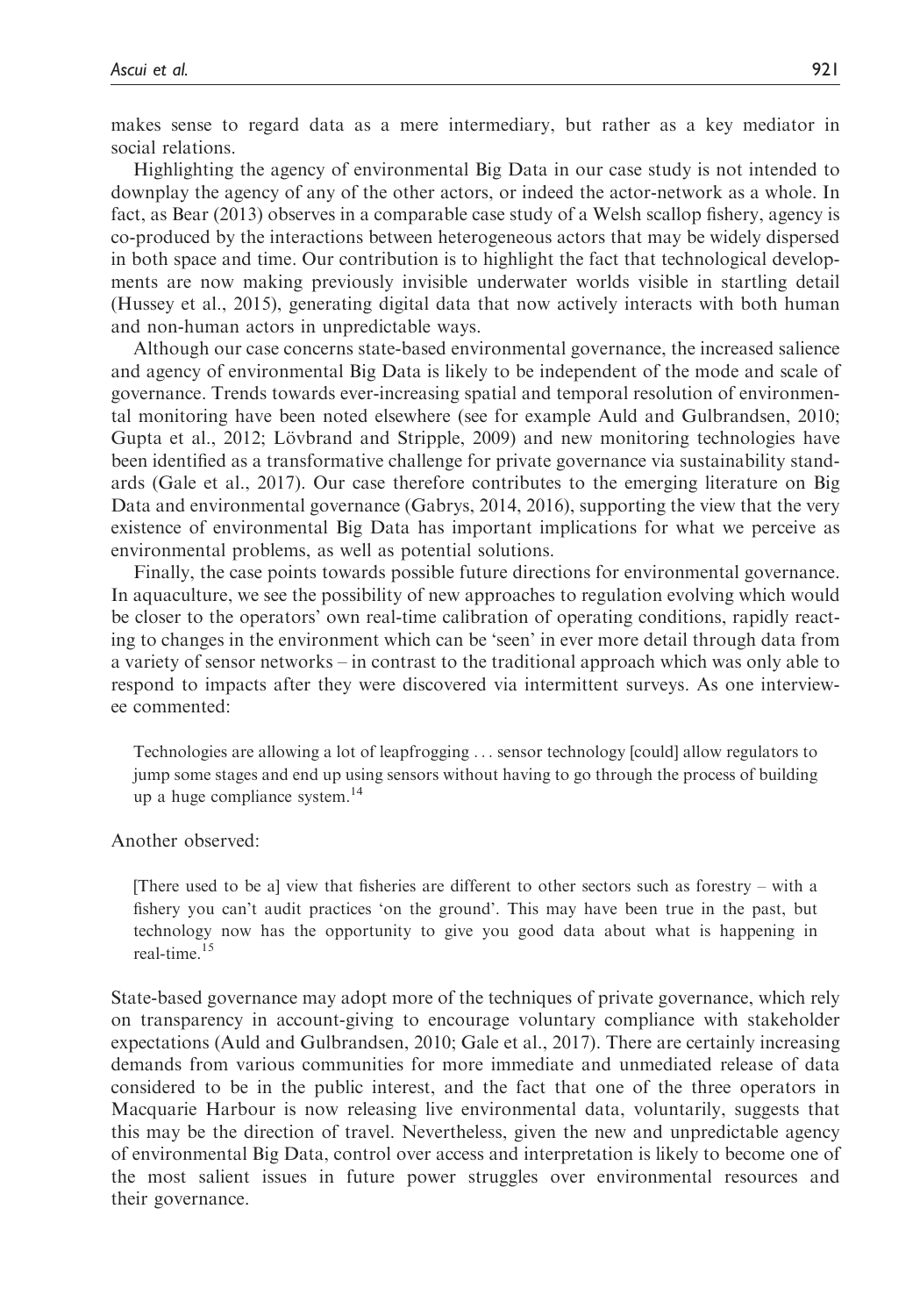## Acknowledgements

We thank the 'Sensing Natural Capital' project's industry partners, National Australia Bank (NAB) and the Climate Disclosure Standards Board (CDSB) and all of our interviewees for their support. We are also grateful to the editors and three anonymous reviewers for their constructive comments on earlier versions of this paper.

## Declaration of conflicting interests

The author(s) declared no potential conflicts of interest with respect to the research, authorship, and/or publication of this article.

## Funding

The author(s) disclosed receipt of the following financial support for the research, authorship, and/or publication of this article: the Australian Commonwealth Department of Infrastructure and Rural Development under the Sense-T 'Sensing Natural Capital' project.

## **Notes**

- 1. [http://www.abc.net.au/news/2017-02-06/huon-aquaculture-lawsuit-tasmania-government-mac](http://www.abc.net.au/news/2017-02-06/huon-aquaculture-lawsuit-tasmania-government-macquarie-harbour/8244330) [quarie-harbour/8244330](http://www.abc.net.au/news/2017-02-06/huon-aquaculture-lawsuit-tasmania-government-macquarie-harbour/8244330) (accessed 10 February 2017).
- 2. We use the term 'environmental governance' here in the broad sense of 'the set of regulatory processes, mechanisms and organizations through which political actors influence environmental actions and outcomes' (Lemos and Agrawal, 2006: 298), rather than the narrower connotations of non-state governance (Cashore, 2002). Thus, environmental governance mechanisms range from the traditional levers of state control to decentralised arrangements involving non-state actors and markets (Foley and Hébert, 2013; Gulbrandsen, 2010).
- 3.<http://www.worldwildlife.org/industries/farmed-salmon> (accessed 10 February 2017).
- 4. [http://dpipwe.tas.gov.au/sea-fishing-aquaculture/marine-farming-aquaculture/changes-to-salmon](http://dpipwe.tas.gov.au/sea-fishing-aquaculture/marine-farming-aquaculture/changes-to-salmon-industry-regulation/salmon-industry-changes-faqs)[industry-regulation/salmon-industry-changes-faqs](http://dpipwe.tas.gov.au/sea-fishing-aquaculture/marine-farming-aquaculture/changes-to-salmon-industry-regulation/salmon-industry-changes-faqs) (accessed 15 March 2017).
- 5.<http://epa.tas.gov.au/regulation/salmon-aquaculture/environmental-management> (accessed 30 March 2017).
- 6.<http://www.openaustralia.org.au/senate/?id=2015-03-02.169.1> (accessed 9 March 2017).
- 7.<http://www.abc.net.au/news/2015-05-22/petuna-salmon-deaths-storms/6490138> (accessed 9 March 2017).
- 8.<http://www.abc.net.au/4corners/stories/2016/10/31/4564542.htm> (accessed 13 February 2017).
- 9. Personal communication, research scientist, 17 August 2017.
- 10. [http://www.media.utas.edu.au/general-news/all-news/new-macquarie-harbour-projects-to-help](http://www.media.utas.edu.au/general-news/all-news/new-macquarie-harbour-projects-to-help-protect-maugean-skate-and-monitor-oxygen-levels)[protect-maugean-skate-and-monitor-oxygen-levels](http://www.media.utas.edu.au/general-news/all-news/new-macquarie-harbour-projects-to-help-protect-maugean-skate-and-monitor-oxygen-levels) (accessed 13 September 2017).
- 11.<http://dashboard.huonaqua.com.au/> (accessed 3 May 2016 and 10 March 2017).
- 12. [http://www.abc.net.au/news/2015-05-21/questions-over-mass-fish-kill-after-wild-west-coast-weath](http://www.abc.net.au/news/2015-05-21/questions-over-mass-fish-kill-after-wild-west-coast-weather/6487844) [er/6487844](http://www.abc.net.au/news/2015-05-21/questions-over-mass-fish-kill-after-wild-west-coast-weather/6487844) (accessed 9 March 2017).
- 13. Interview, environmental impact scientist/ecologist, 5 September 2017.
- 14. Interview, fisheries scientist, 9 September 2015.
- 15. Interview, sustainability certifier, 11 September 2015.

## ORCID iD

Francisco Ascui **b** http://orcid.org/0000-0001-6036-3987 Marcus Haward **b** http://orcid.org/0000-0003-4775-0864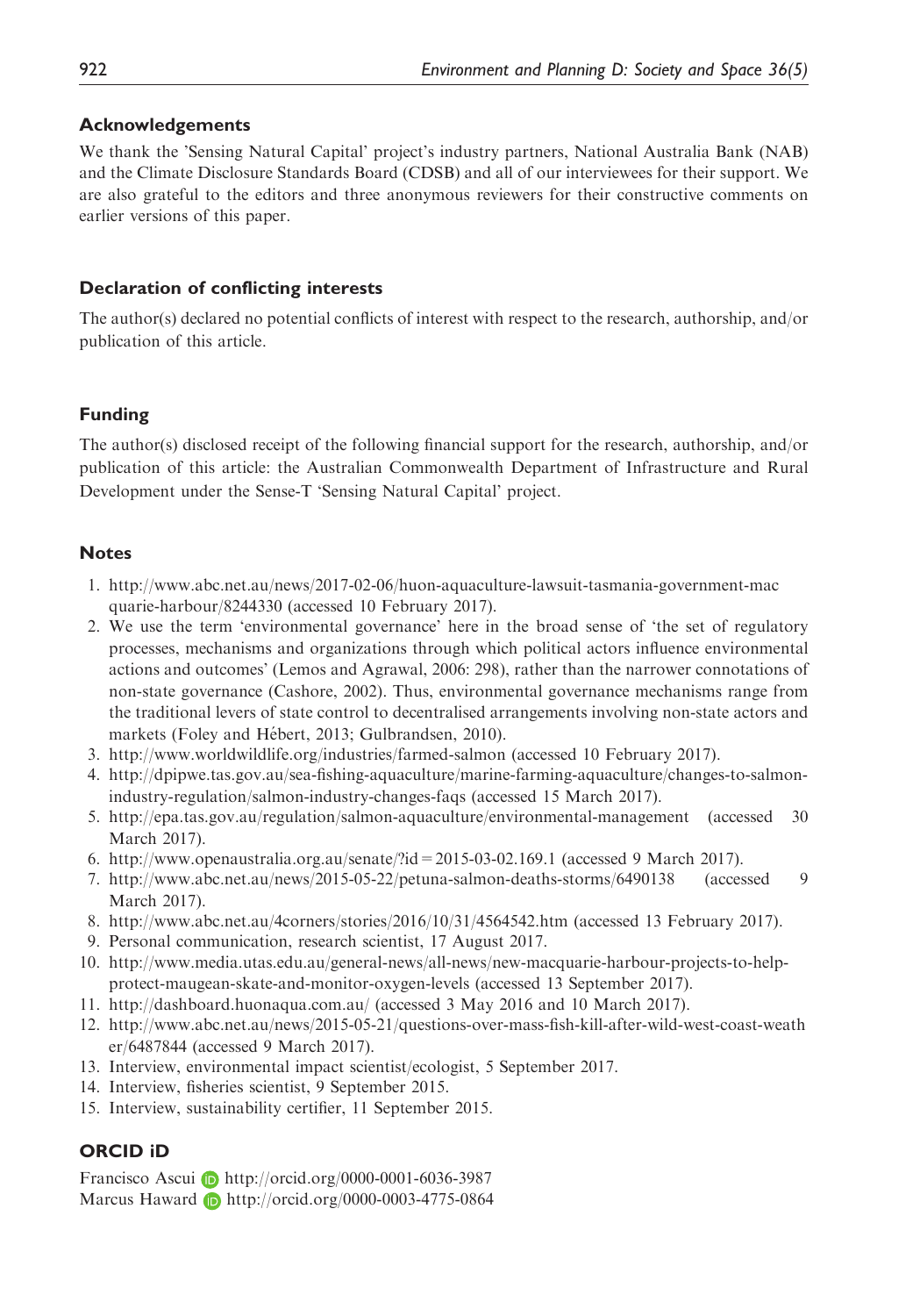#### **References**

- Aquaculture Stewardship Council (ASC) (2012) ASC Salmon Standard: Version 1.0 June 2012. Utrecht: Aquaculture Stewardship Council.
- Auld G and Gulbrandsen LH (2010) Transparency in nonstate certification: Consequences for accountability and legitimacy. Global Environmental Politics 10(3): 97–119.
- Australian Government (2012) Notification of Referral Decision Not Controlled Action If Undertaken in a Particular Manner: Marine Farming Expansion, Macquarie Harbour, Tasmania (EPBC 2012/ 6406). Canberra: Department of Sustainability, Environment, Water, Population and Communities.
- Bakker K (2004) An Uncooperative Commodity: Privatizing Water in England and Wales. Oxford: Oxford University Press.
- Bear C (2013) Assembling the sea: Materiality, movement and regulatory practices in the Cardigan Bay scallop fishery. Cultural Geographies 20(1): 21–41.
- Bellanova R (2017) Digital, politics, and algorithms: Governing digital data through. The Lens of Data Protection. European Journal of Social Theory 20(3): 329–347.
- Bennett J (2005) The agency of assemblages and the North American blackout. Public Culture 17(3): 445–466.
- Benson ES (2010) Wired Wilderness: Technologies of Tracking and the Making of Modern Wildlife. Baltimore, MD: Johns Hopkins Press.
- Boucquey N, Fairbanks L, St. Martin K, et al. (2016) The ontological politics of marine spatial planning: Assembling the ocean and shaping the capacities of 'Community' and 'Environment'. Geoforum 75: 1–11.
- Callon M (1986) Some elements of a sociology of translation: Domestication of the scallops and the fishermen of St Brieuc Bay. In: Law J (ed.) Power, Action and Belief: A New Sociology of Knowledge? London: Routledge, pp. 196–223.
- Cashore B (2002) Legitimacy and the privatization of environmental governance: How non-state market-driven (NSMD) governance systems gain rule-making authority. Governance 15(4): 503–529.
- Dean M (1999) Governmentality: Power and Rule in Modern Society. London: Sage.
- Department of Primary Industries, Parks, Water and Environment (DPIPWE) (2015) Macquarie Harbour Status Report. Hobart: Department of Primary Industries, Parks, Water and Environment.
- EPA Tasmania (2017) EPA Director's Biomass Determinations for Macquarie Harbour for the Period from 14 February 2017 to 30 April 2017 (16 January 2017). Hobart: EPA Tasmania.
- Foley P and Hébert K (2013) Alternative regimes of transnational environmental certification: Governance, marketization, and place in Alaska's salmon fisheries. Environment and Planning A 45(11): 2734–2751.
- Gabrys J (2014) Programming environments: Environmentality and citizen sensing in the smart city. Environment and Planning D: Society and Space 32(1): 30–48.
- Gabrys J (2016) Practicing, materialising and contesting environmental data. Big Data & Society 3(2):  $1 - 7$ .
- Gale F, Ascui F and Lovell H (2017) Sensing reality? New monitoring technologies for global sustainability standards. Global Environmental Politics 17(2): 65-83.
- Gulbrandsen LH (2010) Transnational Environmental Governance: The Emergence and Effects of the Certification of Forest and Fisheries. Cheltenham: Edward Elgar.
- Gupta A, Lövbrand E, Turnhout E, et al.  $(2012)$  In pursuit of carbon accountability: The politics of REDD+ measuring, reporting and verification systems. Current Opinion in Environmental Sustainability 4(6): 726–731.
- Hanseth O, Aanestad M and Berg M (2004) Guest editors' introduction: Actor-network theory and information systems. What's so special? *Information Technology & People* 17(2): 116–123.
- Hussey NE, Kessel ST, Aarestrup K, et al. (2015) Aquatic animal telemetry: A panoramic window into the underwater world. Science 348(6240): 1255642-1–1255610.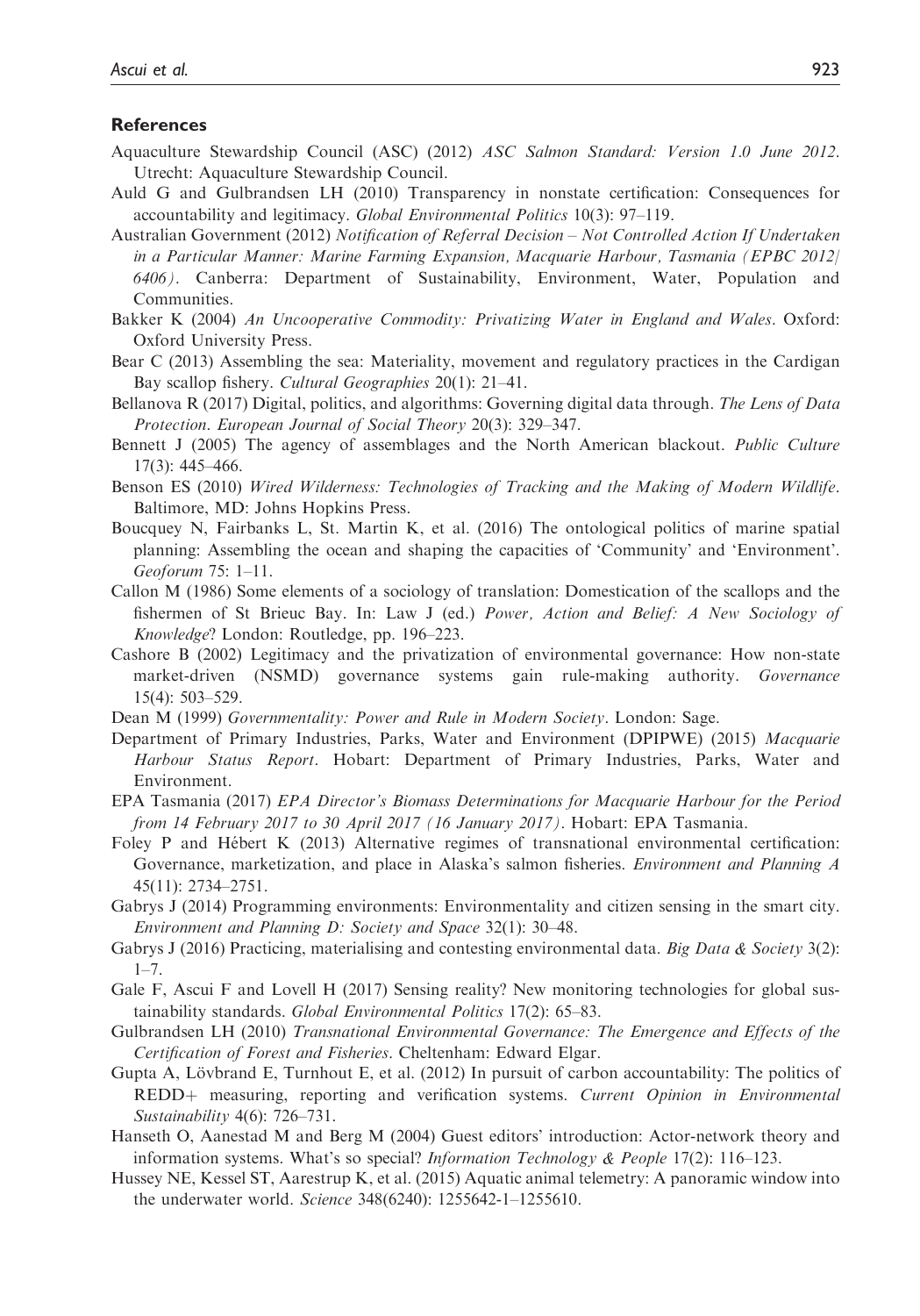- Kitchin R (2014) The Data Revolution: Big Data, Open Data, Data Infrastructures & Their Consequences. London: Sage.
- Knight B, Forrest B and Johnston C (2015) Macquarie Harbour Environmental and Fish Health Monitoring Review. Nelson: Cawthron Institute.
- Latour B (1999) Pandora's Hope: Essays on the Reality of Science Studies. Cambridge, MA: Harvard University Press.
- Latour B (2004) Why has critique run out of steam? From matters of fact to matters of concern. Critical Inquiry 30(2): 225–248.
- Latour B (2005) Reassembling the Social: An Introduction to Actor-Network Theory. Oxford: Oxford University Press.
- Latour B and Woolgar S (1986) Laboratory Life: The Construction of Scientific Facts. 2nd ed. Princeton, NJ: Princeton University Press.
- Law J and Hassard J (eds) (1999) Actor Network Theory and After. Oxford: Blackwell.
- Leith P, Ogier E and Haward M (2014) Science and social license: Defining environmental sustainability of Atlantic Salmon aquaculture in South-Eastern Tasmania, Australia. Social Epistemology 28(3–4): 277–296.
- Lemos MC and Agrawal A (2006) Environmental governance. Annual Review of Environment and Resources 31(1): 297–325.
- Lien ME (2005) 'King of fish' or 'feral peril': Tasmanian Atlantic salmon and the politics of belonging. Environment and Planning D: Society and Space 23(5): 659–671.
- Lövbrand E and Stripple J (2009) Governing the Climate from Space: Measuring, Reporting and Verification as Ordering Practice. Lund: Lund University.
- Lucieer V, Walsh P, Flukes E, et al. (2017) Seamap Australia A national seafloor habitat classification scheme. Hobart: Institute for Marine and Antarctic Studies (IMAS), University of Tasmania.
- Lupton D (2016) Digital companion species and eating data: Implications for theorising digital datahuman assemblages. Big Data & Society 3(1): 1-5.
- Macquarie Harbour Dissolved Oxygen Working Group (MHDOWG) (2014) Confidential Report: Macquarie Harbour Dissolved Oxygen Working Group, 6 October 2014. Hobart: Department of Primary Industries, Parks, Water and Environment.
- Manyika J, Chui M, Brown B, et al. (2011) Big Data: The Next Frontier for Innovation, Competition, and Productivity. McKinsey Global Institute.
- Mol APJ (2006a) Environmental governance in the Information Age: The emergence of informational governance. Environment and Planning C: Government and Policy 24(4): 497–514.
- Mol APJ (2006b) The environmental state and informational governance. Nature and Culture  $1(1)$ : 36–62.
- Mol APJ (2008) Environmental Reform in the Information Age: The Contours of Informational Governance. Cambridge: Cambridge University Press.
- Murdoch J (1997) Inhuman/nonhuman/human: Actor-network theory and the prospects for a nondualistic and symmetrical perspective on nature and society. Environment and Planning D: Society and Space 15(6): 731–756.
- Orlikowski WJ and Iacono CS (2001) Research commentary: Desperately seeking the 'IT' in IT research – A call to theorizing the IT artifact. Information Systems Research 12(2): 121–134.
- Ross J and Macleod C (2017) Environmental Research in Macquarie Harbour: Interim Synopsis of Benthic and Water Column Conditions. Hobart: University of Tasmania.
- Savage J (2016) Australian fisheries and aquaculture statistics 2015. Fisheries Research and Development Corporation project 2016/246. Canberra: Australian Bureau of Agricultural and Resource Economics and Sciences (ABARES).
- Senate (2015) Regulation of the Fin-Fish Aquaculture Industry in Tasmania. Canberra: Commonwealth of Australia.
- Tasmanian Labor (2017) Supporting the Tasmanian Salmon Industry. Hobart: Tasmanian Labor.
- Tassal, Huon Aquaculture and Petuna (2011) Environmental Impact Statement Appendices to accompany the Draft Amendment No. 1 to the Macquarie Harbour Marine Farming Development Plan October 2005. Hobart: Department of Primary Industries, Parks, Water and Environment.